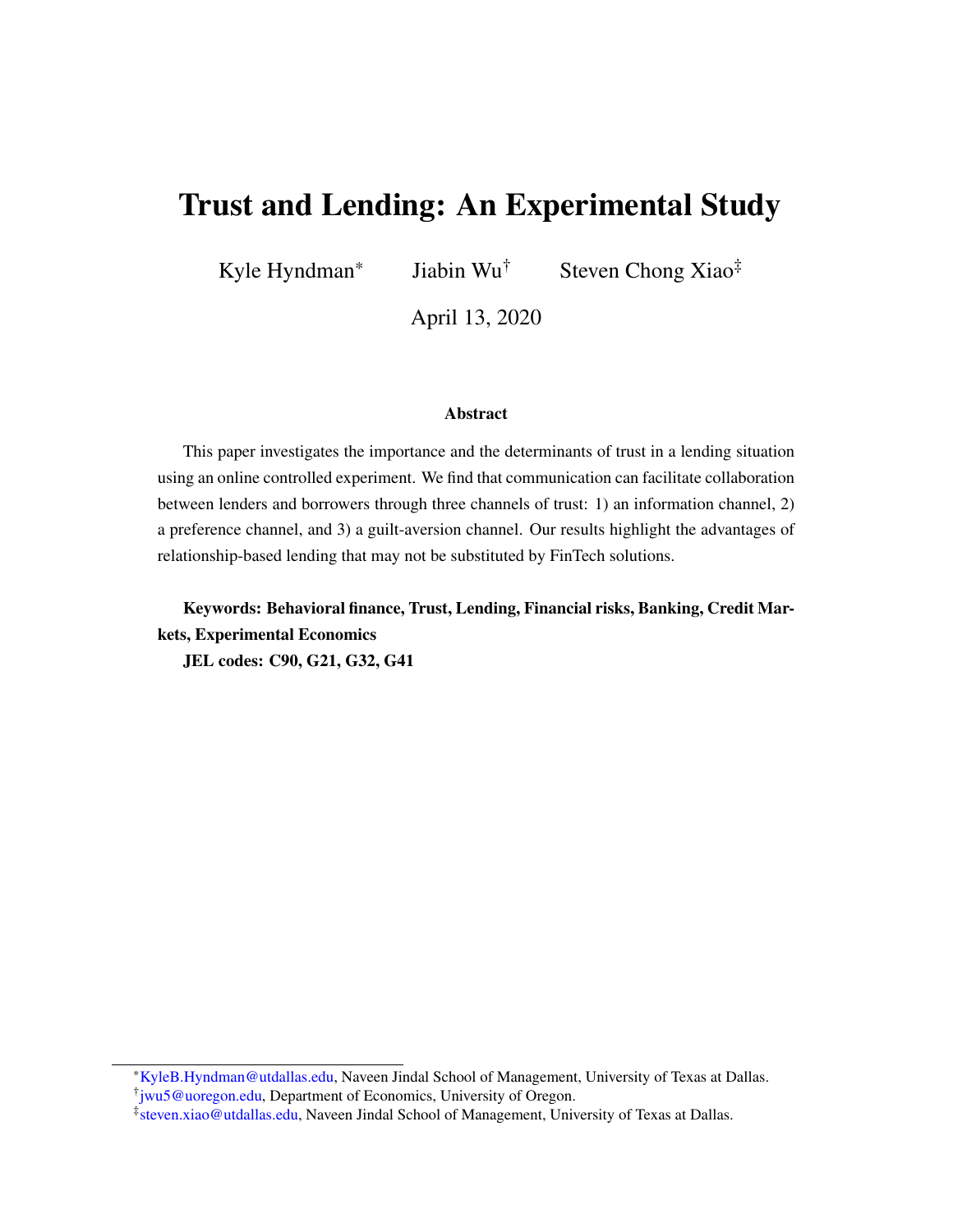# 1 Introduction

Trust has long been considered a vital factor in financial transactions, even in environments where formal institutions are well established. For example, there has been extensive evidence that trust is associated with stock market participation [\(Guiso et al.,](#page-24-0) [2004,](#page-24-0) [2008\)](#page-24-1), willingness to take out mortgages [\(D'Acunto et al.,](#page-22-0) [2018\)](#page-22-0), and using investment advisers [\(Gurun et al.,](#page-24-2) [2017\)](#page-24-2). Trust is also crucial for credit markets, where lending is often hindered by asymmetric information between borrowers and lenders [\(Stiglitz and Weiss,](#page-26-0) [1981\)](#page-26-0). Modern technologies on data gathering and credit risk modeling overcome adverse selection to a large extent, if not completely. However, moral hazard, whereby borrowers undermine lenders' interests ex post by taking excessive risk after lending [\(Jensen and Meckling,](#page-25-0) [1976\)](#page-25-0), remains due to frictions such as incomplete contracts. Trust potentially plays in important role in mitigating moral hazard in lending relationships.

As [Sapienza et al.](#page-26-1) [\(2013\)](#page-26-1) argue, the act of trusting is the outcome of two components: beliefs in other people's trustworthiness and one's preference to trust, which may be influenced by risk aversion, inequality aversion, and altruism, among others. The behavioral economics literature, such as [Baumeister et al.](#page-19-0) [\(1994\)](#page-19-0), [Charness and Dufwenberg](#page-21-0) [\(2006,](#page-21-0) [2011\)](#page-21-1) and [Battigalli and](#page-19-1) [Dufwenberg](#page-19-1) [\(2007\)](#page-19-1), suggests another effect of trusting through guilt aversion.<sup>[1](#page-1-0)</sup> That is, the act of trusting conveys a positive expectation on the other party's trustworthiness. Because people are concerned about what others expect of them, and are reluctant to fall short of these expectations to avoid the feeling of guilt, the act of trusting can causally induce trustworthy behaviors that meet the conveyed expectation. In sum, a framework of trust consists of three potential channels through which the act of trusting is facilitated: 1) an informational channel, 2) a preference channel, and 3) a guilt aversion channel.

We believe this framework can potentially explain some observations in the credit markets, particularly those that heavily rely on interpersonal relationships. For example, [Fisman et al.](#page-22-1) [\(2017\)](#page-22-1) use data from a large state-owned bank in India to show that loan officer-borrower pairs that share

<span id="page-1-0"></span><sup>&</sup>lt;sup>1</sup>The theoretical model of guilt aversion is developed in the framework of psychological game theory pioneered by [Geanakoplos et al.](#page-23-0) [\(1989\)](#page-23-0), which is further advanced by [Battigalli and Dufwenberg](#page-19-2) [\(2009\)](#page-19-2).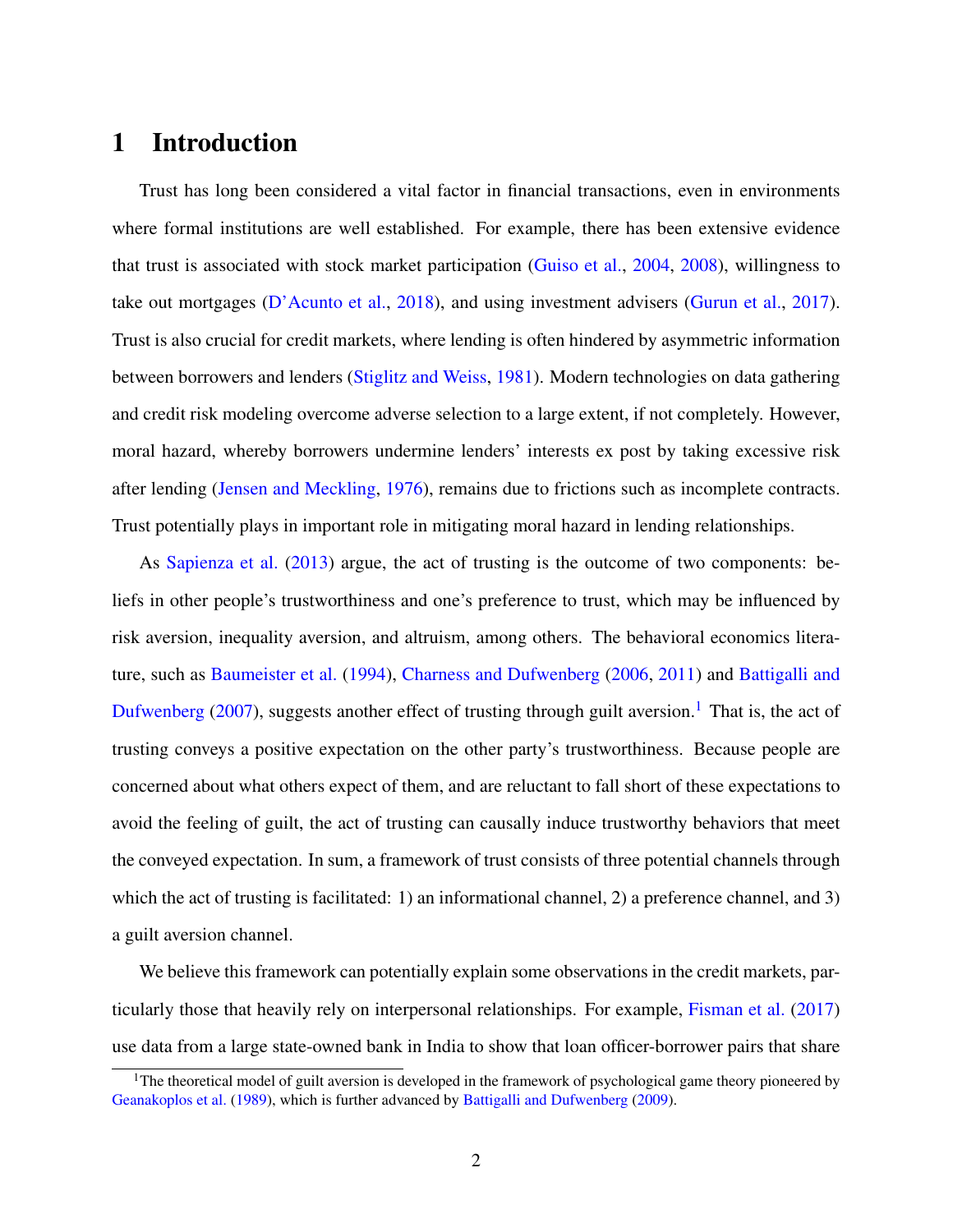the same religion or caste are associated with greater amount of lending, more favorable loan terms on average, and higher loan size dispersion. Importantly, they also find that in-group lending has a better loan repayment rate. Their proposed explanation is the informational channel: a loan officer is more likely to trust a borrower that share the same religion or caste because she has more information about the borrower due to cultural proximity. In addition, the preference and the guilt aversion channel may also contribute to the observed phenomenon. On the one hand, people that are culturally close may have an innate preference to trust one another. On the other hand, the act of trusting by an in-group loan officer may also causally enhance the repayment likelihood due to the borrower's aversion to breaking the trust by an in-group peer through the guilt-aversion channel.

While it is plausible that all the three channels may jointly explain the lending decisions and outcomes in interpersonal lending relationships, such as those in [Fisman et al.](#page-22-1) [\(2017\)](#page-22-1), it is difficult to tease them out separately in observational data. To overcome this empirical challenge, we gauge the effect of the three channels using an online controlled experiment in this paper. In the experiment, we employ a two-player sequential game, called the "lender-borrower" game. Each game consists of two randomly paired online participants, with one playing the role of a lender and the other playing the role of a borrower. The lender first decides whether to lend to the borrower, then the borrower chooses between a safe bet with a certain payoff and a risky bet with an uncertain payoff if the lender decides to lend to her. The risky bet has a higher expected payoff for the borrower relative to the safe bet, but is welfare-reducing considering the lender's payoff. Our experiment thus incorporates a risk-shifting incentive for the borrower, an incentive that has been extensively studied in the corporate finance literature (e.g. [Jensen and Meckling,](#page-25-0) [1976;](#page-25-0) [Gavish and](#page-23-1) [Kalay,](#page-23-1) [1983;](#page-23-1) [Green,](#page-23-2) [1984;](#page-23-2) [Green and Talmor,](#page-24-3) [1986;](#page-24-3) [Hernández-Lagos et al.,](#page-24-4) [2016\)](#page-24-4).

We incorporate two different treatment variations in the game, which gives us a  $2 \times 2$  betweensubject design. On the one hand, we either allow or do not allow communication before the start of the game. Specifically, when communication is allowed, the borrower can send a free-form message to the lender before the lender makes a decision. On the other hand, we either allow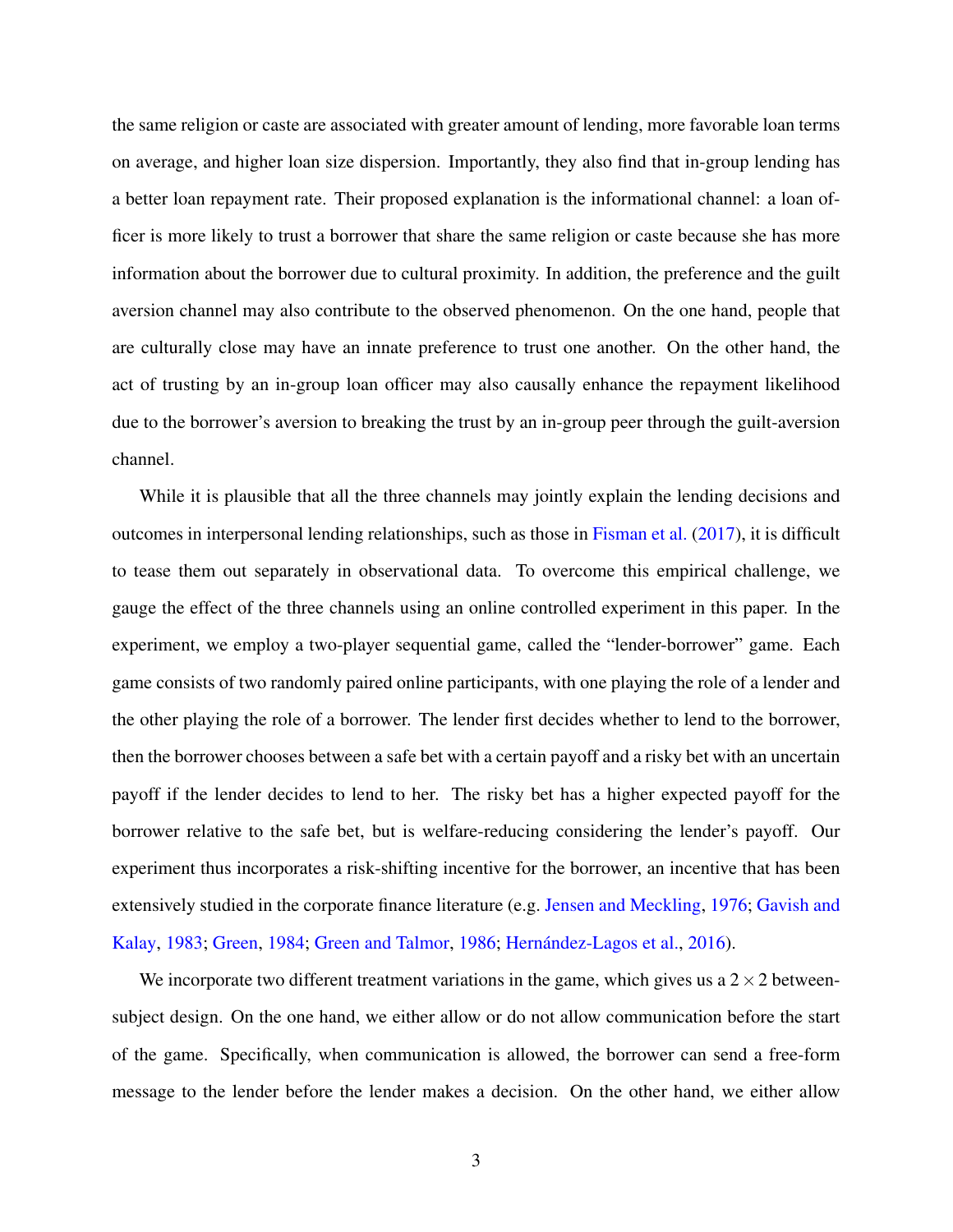or do not allow the borrower to observe the lender's decision. Specifically, when the borrower cannot observe the lender's decision, she always makes a decision, but her decision is only payoff-relevant when the lender chooses to lend. We called this the strategy method setting.<sup>[2](#page-3-0)</sup> When the borrower can observe the lender's decision, she only makes a decision when the lender chooses to lend. Hence, the game proceeds in its natural sequential form. We call this the dynamic setting. Allowing communication can have two potential effects. One is that the message could reduce information frictions if the borrower truthfully conveys her planned action. Another effect is that, any promise made by the borrower would shape the lender's expectation about the borrower's action, which in turn disciplines borrower's action due to guilt aversion. The dynamic setting further strengthens the effect of guilt aversion – letting the borrower know the lender's decision explicitly shapes the borrower's belief about the lender's expectation.

We find that lenders are willing to lend to borrowers 72% of the time, and the likelihood of lending does not vary significantly across treatments. This result shows that the subjects generally have the preference to trust the borrowers. When allowing borrowers to type a text message, only a small proportion of borrowers (11%) explicitly promise to take the safe bet. However, among those who make explicit promises, almost all of them keep the promise by actually taking the safe bet. Therefore, the subjects generally refrain from lying and the communication is highly effective in conveying truthful information about borrowers' actions. Communication may not by itself causally induce more trustworthy behavior, but merely acts as a sideshow that reflects borrowers' actions. Consistent with this idea, in the strategy method setting, allowing communication does not reduce the likelihood of borrower risk taking in general, even if we confine to cases where lenders decide to lend.

The effect of the dynamic treatment is striking. When allowing communication *and* letting borrowers observe lenders' actions before choosing their bets, borrowers are significantly less likely to take risk. Therefore, communication appears to causally induce more collaborative behavior

<span id="page-3-0"></span><sup>&</sup>lt;sup>2</sup>The strategy method has been widely adopted in the experimental economics literature, which enables the researcher to collect more data from the players at the later stages of a sequential game. It effectively transforms a sequential game into a simultaneous one. See [Brandts and Charness](#page-20-0) [\(2011\)](#page-20-0) for a survey on the pros and cons of the method.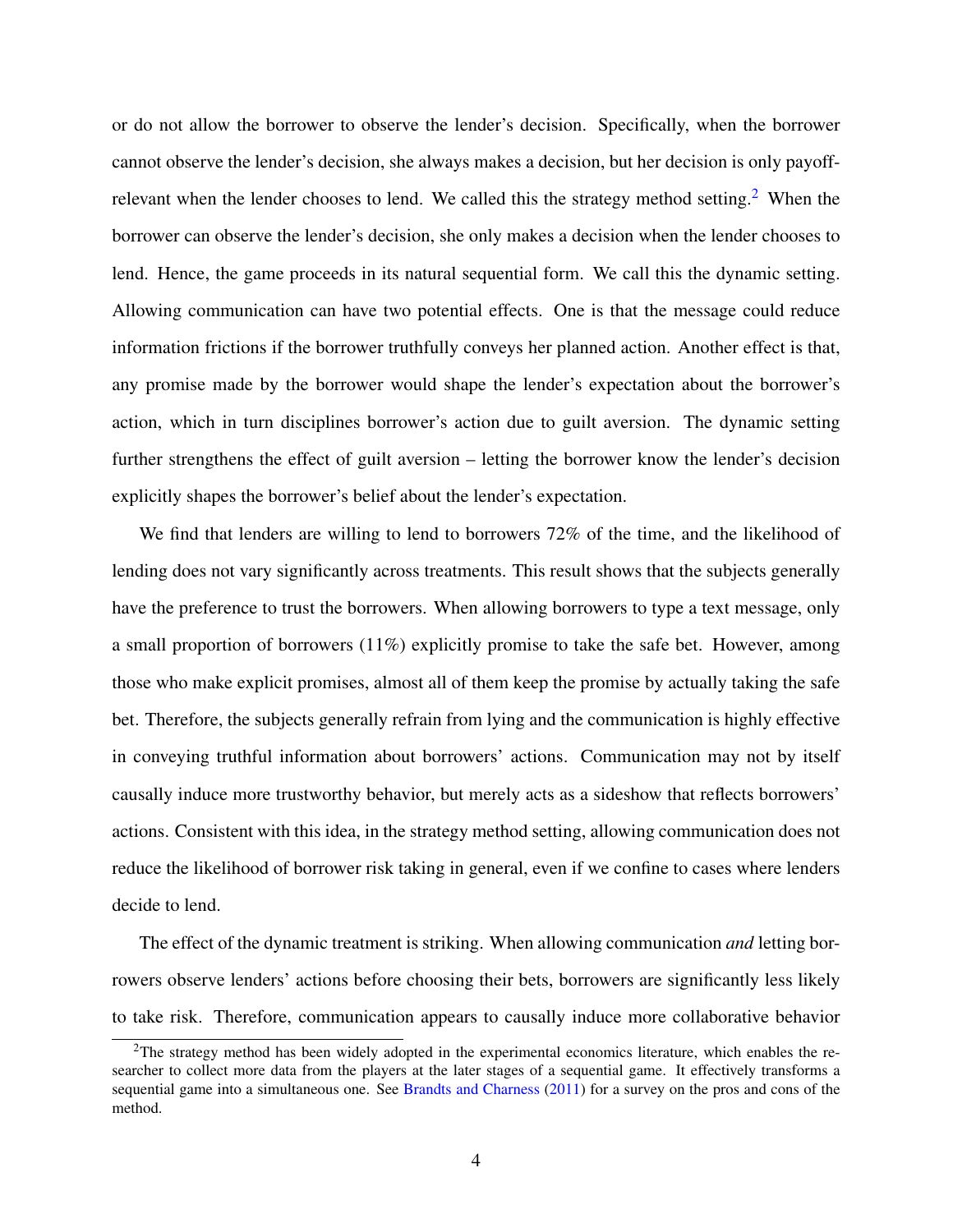when the act of trusting from lenders explicitly shapes borrowers' beliefs about the lenders' expectations. This is consistent with the guilt aversion channel, whereby borrowers are reluctant to fall short of lenders' positive expectation once they know it.

Our experimental results tease out the three channels of trust underlying collaborative behaviors. First, the subjects have the innate preference to trust since they are unconditionally willing to lend even when the counterparties are anonymous. Second, non-binding communication is generally truthful which makes information-based trust effective. Third, after communication, the act of trusting causally induces more trustworthy behaviors by setting a positive expectation and inducing guilt aversion on the counterparty. We thus believe that all three channels are likely at work to bring about successful interpersonal lending relationships in real-world credit markets.

### 2 Literature Review

Our study contributes to the line of research that study on the role of lending relationships (e.g. [Rajan,](#page-26-2) [1992;](#page-26-2) [Petersen and Rajan,](#page-26-3) [1994;](#page-26-3) [Berger and Udell,](#page-20-1) [1995;](#page-20-1) [Berger et al.,](#page-20-2) [2005;](#page-20-2) [Schenone,](#page-26-4) [2009;](#page-26-4) [Bharath et al.,](#page-20-3) [2009;](#page-20-3) [Karolyi,](#page-25-1) [2018\)](#page-25-1). With consolidations in the banking industry and the development of information technologies, consumer and small business credits have increasingly been offered in a more arm's length form through standardized products such as credit card and peer-to-peer lending (see [Thakor](#page-27-0) [\(2019\)](#page-27-0) and [Philippon](#page-26-5) [\(2016\)](#page-26-5) for surveys on the recent development of FinTech lending). However, technologies cannot fully resolve the information asymmetry in the credit markets, particularly the moral hazard problem whereby borrowers can behave in a way that undermines lenders' interests ex post. Our study, based on experimental evidence, suggests that interpersonal trust could mitigate the moral hazard problem by: (1) conveying truthful soft information through in-person communication; and (2) causally inducing trustworthy behavior through the act of trusting. Hence, relationship-based lending still adds value to credit markets in the era of FinTech.

Our study also contributes to the experimental economics literature. Many experimental studies reveal that people have a tendency to tell the truth even when communication is not verifiable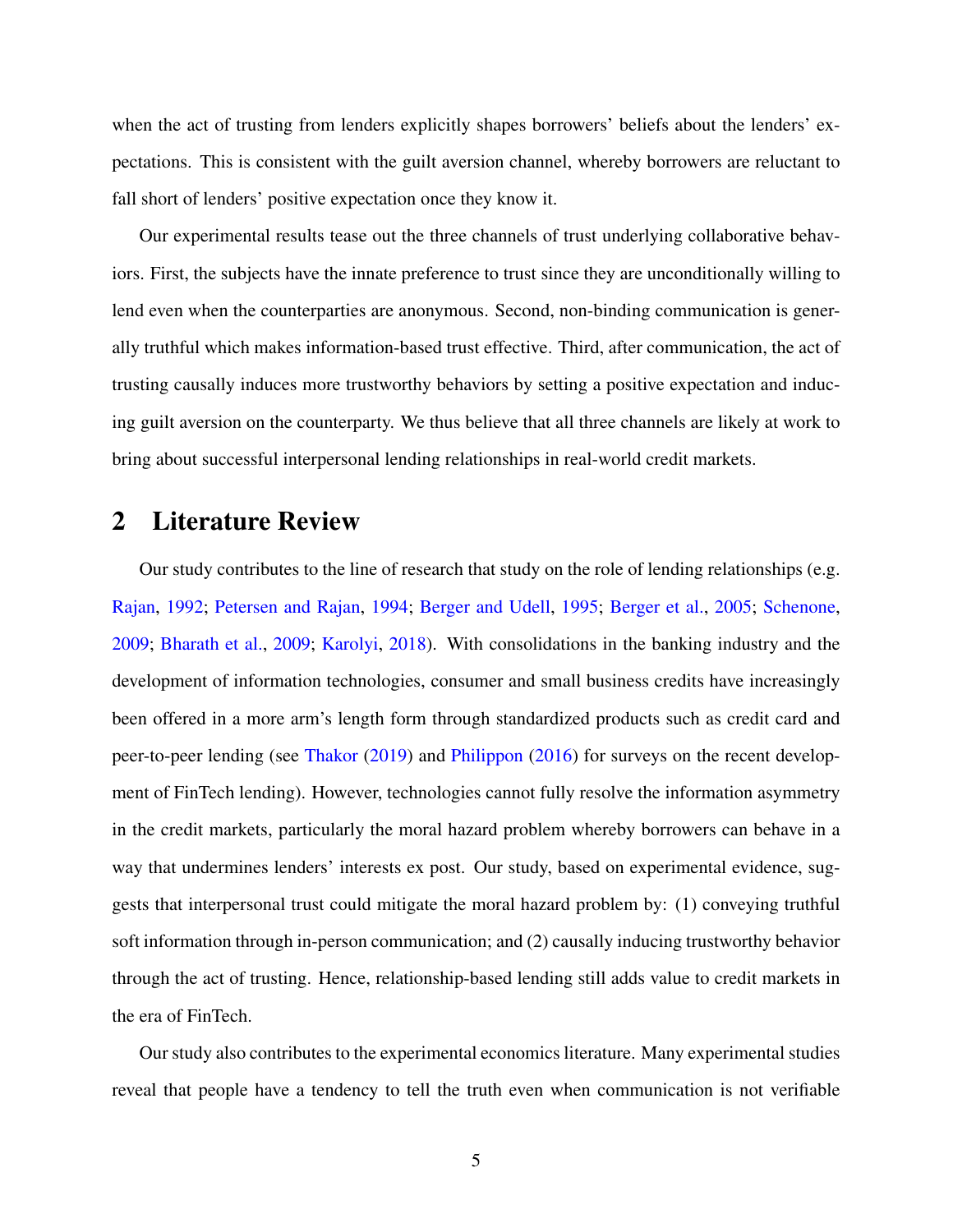and lying is profitable [\(He et al.,](#page-24-5) [2017;](#page-24-5) [Belot et al.,](#page-19-3) [2010;](#page-19-3) [van den Assem et al.,](#page-27-1) [2012\)](#page-27-1). A direct implication is that people may keep their promises when they make one. [Charness and Dufwenberg](#page-21-0) [\(2006\)](#page-21-0) show that promises can significantly increase the rate of cooperation in a trust game that is similar to ours and they argue that promise can be crucial for fostering partnerships in a wide range of economic applications.[3](#page-5-0) Different motives have been discussed to support the experimental finding on truth-telling. [Charness and Dufwenberg](#page-21-0) [\(2006\)](#page-21-0) propose that people keep their promises because they are guilt-averse and they feel guilty if they fail to live up to others' expectations. [Vanberg](#page-27-2) [\(2008\)](#page-27-2), on the other hand, shows in an experiment that people have a preference for truth-telling or dislike the act of lying per se.<sup>[4](#page-5-1)</sup> Our study contributes to this literature by using a lender-borrower game, which shares a similar game form to the trust game adopted in [Charness](#page-21-0) [and Dufwenberg](#page-21-0) [\(2006\)](#page-21-0), but generates a different incentive structure that is more in line with a lender-borrower relationship in credit markets. Moreover, our study provides further supportive evidence to the real effect of guilt aversion. Our paper also contributes to the growing literature that utilizes laboratory and field experiments to research questions in finance (e.g., [Gillette et al.,](#page-23-3) [2003;](#page-23-3) [Cadsby et al.,](#page-21-2) [1990;](#page-21-2) [Kale and Noe,](#page-25-2) [1997;](#page-25-2) [Pikulina et al.,](#page-26-6) [2017;](#page-26-6) [Du et al.,](#page-22-2) [2019;](#page-22-2) [Hernández-](#page-24-4)[Lagos et al.,](#page-24-4) [2016;](#page-24-4) [Biais et al.,](#page-20-4) [2013;](#page-20-4) [Gneezy et al.,](#page-23-4) [2003;](#page-23-4) [Haigh and List,](#page-24-6) [2005;](#page-24-6) [Kirchler et al.,](#page-25-3) [2012;](#page-25-3) [Smith et al.,](#page-26-7) [1988;](#page-26-7) [Frydman et al.,](#page-23-5) [2014;](#page-23-5) [Frydman and Camerer,](#page-23-6) [2016;](#page-23-6) [Frydman and Nave,](#page-23-7) [2016;](#page-23-7) [D'Acunto,](#page-21-3) [2015;](#page-21-3) [Cole et al.,](#page-21-4) [2017,](#page-21-4) among others.).

Finally, our study contributes to the literature on trust. Trust is regarded as important social capital that influences a wide range of socio-economic phenomena (See [Putnam,](#page-26-8) [1993;](#page-26-8) [Fukuyama,](#page-23-8) [1995;](#page-23-8) [Knack and Keefer,](#page-25-4) [1997;](#page-25-4) [La Porta et al.,](#page-25-5) [1997;](#page-25-5) [Guiso et al.,](#page-24-0) [2004,](#page-24-0) [2006,](#page-24-7) [2008,](#page-24-1) [2009\)](#page-24-8). Ac-

<span id="page-5-0"></span> $3$ [Berg et al.](#page-19-4) [\(1995\)](#page-19-4) propose an influential experimental game, called the "trust game", to measure trust and trustworthiness, which inspires a large literature that follows. See for example, [Glaeser et al.](#page-23-9) [\(2000\)](#page-23-9), [Karlan](#page-25-6) [\(2005\)](#page-25-6), [Sapienza](#page-26-1) [et al.](#page-26-1) [\(2013\)](#page-26-1), among others. In the original two-person trust game, the investor can send an amount of dollars to the allocator. The transfer will be multiplied. After receiving the transfer, the allocator may return some money to the investor. The amount sent by the investor measures trust and controlling for the amount sent, the amount returned by the allocator is a measure of trustworthiness. The lender-borrower game in this paper and [Charness and Dufwenberg](#page-21-0) [\(2006\)](#page-21-0)'s game can be considered as variations of the original version, which we will explain in detail in Section 2.

<span id="page-5-1"></span><sup>&</sup>lt;sup>4</sup>See [Ederer and Stremitzer](#page-22-3) [\(2017\)](#page-22-3) for a recent experiment that supports the guilt-aversion argument of [Charness](#page-21-0) [and Dufwenberg](#page-21-0) [\(2006\)](#page-21-0). See [Ellingsen and Johannesson](#page-22-4) [\(2004\)](#page-22-4), [Gneezy](#page-23-10) [\(2005\)](#page-23-10), [Mazar et al.](#page-25-7) [\(2008\)](#page-25-7), [Fischbacher and](#page-22-5) [Franziska Follmi-Heusi](#page-22-5) [\(2013\)](#page-22-5) and [Abeler et al.](#page-19-5) [\(2019\)](#page-19-5) for related studies on lying aversion. Recently, [Di Bartolomeo](#page-22-6) [et al.](#page-22-6) [\(2019\)](#page-22-6) provides a design based on [Vanberg](#page-27-2) [\(2008\)](#page-27-2) to distinguish between guilt-aversion and lying-aversion.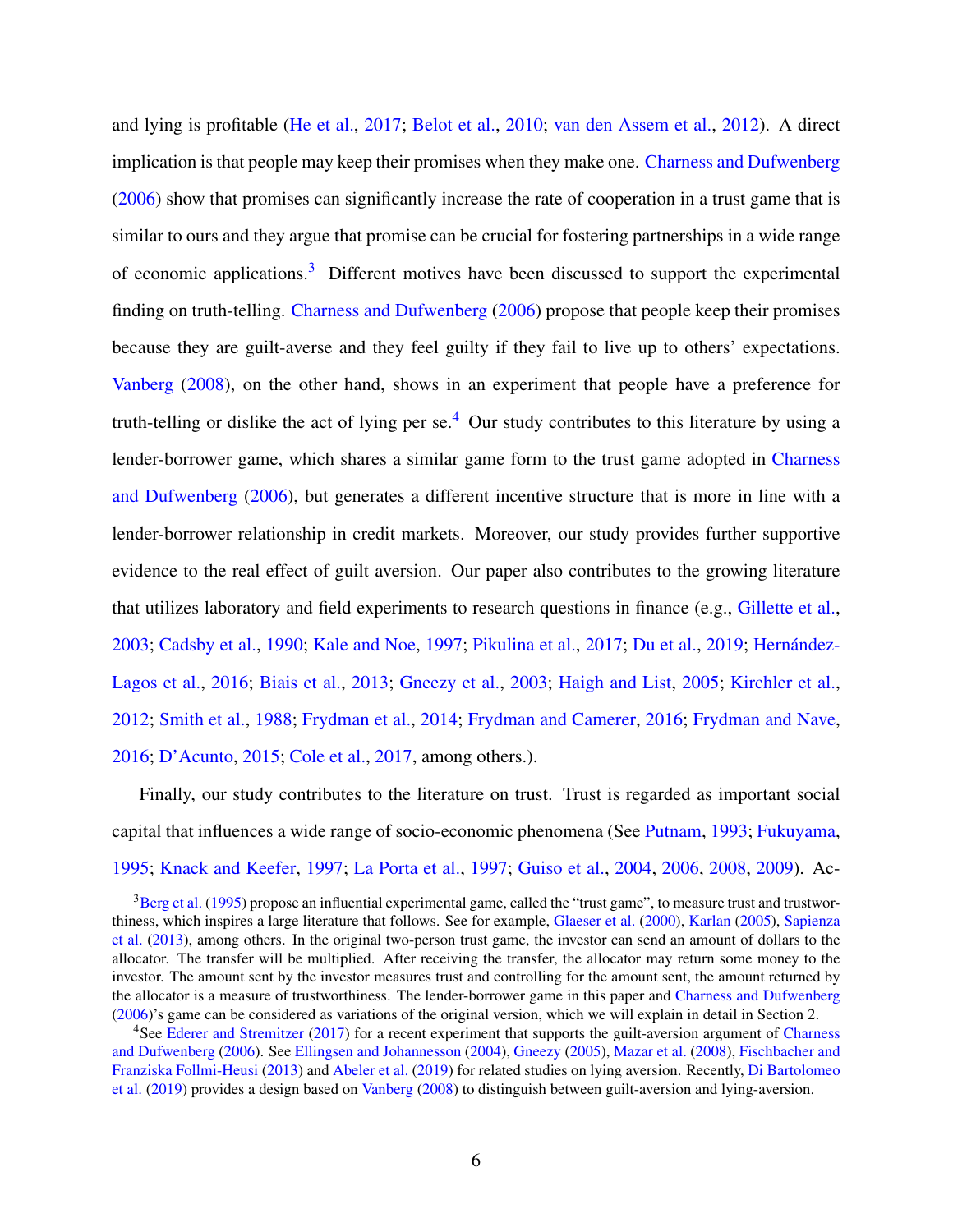cording to the definition of [Coleman](#page-21-5) [\(1994\)](#page-21-5), trust is an act involving voluntary placement of resources at the disposal of a trustee, with no enforceable commitment from the trustee, and trustworthiness of a trustee plays a key role in determining trust from a trustor. [Karlan](#page-25-6) [\(2005\)](#page-25-6) links individuals' behavior in experimental games and their financial decision as a borrower, and finds that those who are identified as trustworthy in a trust game are less likely to default on their loans. Consistent with [Karlan](#page-25-6) [\(2005\)](#page-25-6), our experimental evidence suggests that multiple mechanisms of trust might be at work that strengthen the efficacy of real-world interpersonal lending relationships.

### 3 Experimental Design, Procedures, and Hypotheses

### 3.1 Treatment design

<span id="page-6-0"></span>In the experiment, we implement the lender-borrower game shown in Figure [1,](#page-6-0) where the payoffs are presented in an experimental currency.



Figure 1: The lender-borrower game.

In the experiment, we refer to the lender as Player A and the borrower as the Player B so that subjects would not naturally regard themselves as in a lending situation. The Lender has two choices: Out and In. The lender can choose either Out to end the game, which gives both players 20, or In to let the borrower to make a choice. The borrower in turn has two choices: Roll and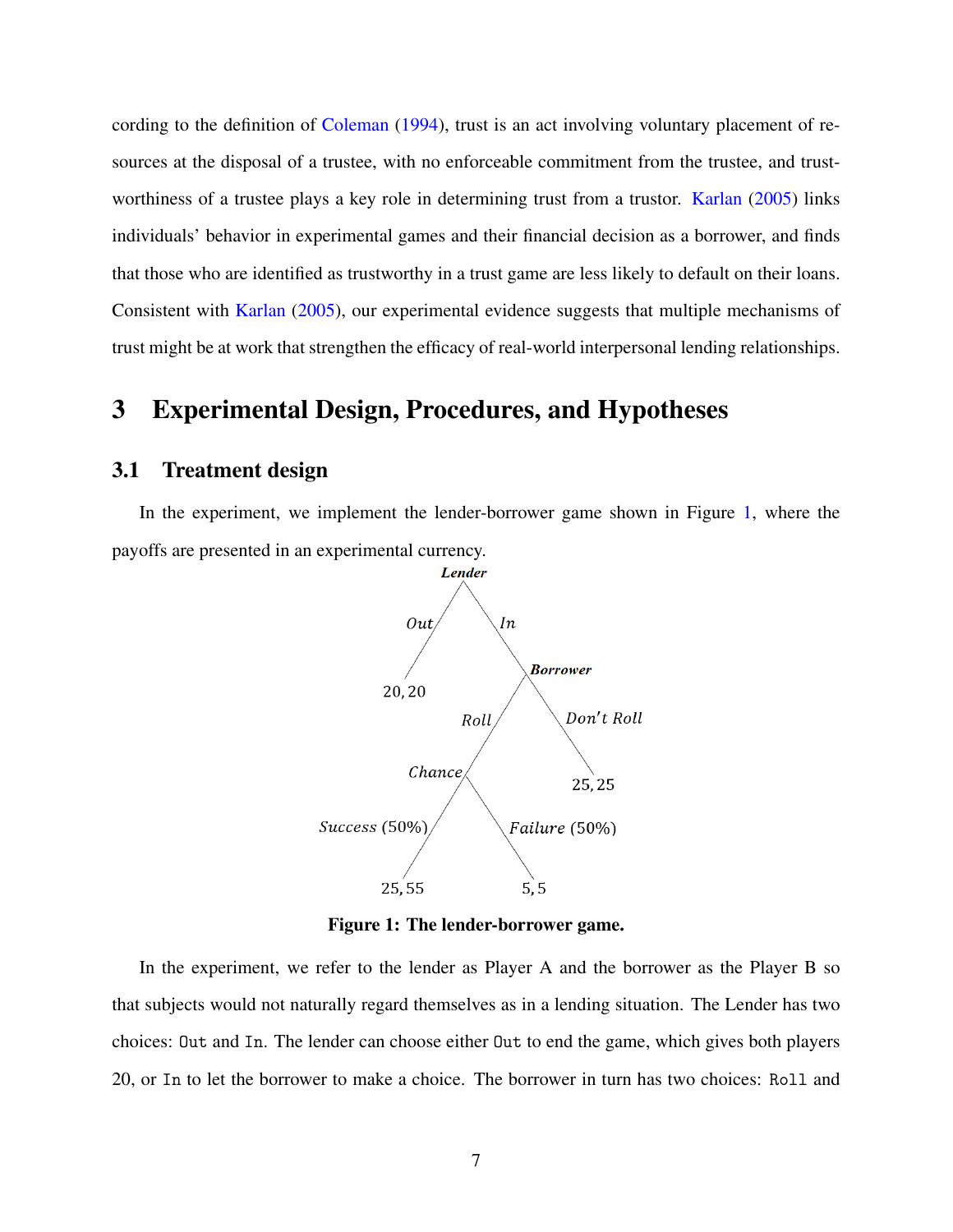Don't Roll, if the lender chooses In. If the borrower chooses Don't Roll, the game ends and each player gets 25. If the borrower instead chooses Roll, there is a 50% chance that the lender gets 25 and the borrower gets 55, and another 50% chance that both players get only 5.[5](#page-7-0) Note that the total expected payoff of both players is maximized if the lender chooses In and the borrower chooses Don't Roll. However, the unique subgame perfect equilibrium for self-interested and risk-neutral players is (Out, Don't Roll), which is inefficient. Therefore, the lender-borrower game has the "dilemma" flavor shared by many of the trust games studied in the literature.

The closest study to ours is [Charness and Dufwenberg](#page-21-0) [\(2006\)](#page-21-0). Hence, it is of importance to point out the similarities and differences between ours and theirs in terms of the game used and the experimental design.

The lender-borrower game we propose shares a similar game form with the trust game proposed by [Charness and Dufwenberg](#page-21-0) [\(2006\)](#page-21-0). However, the incentive structure is different. In our game, Don't Roll is considered as a "kind" action of the borrower because it never hurts the lender. Following In, a self-interested borrower may or may not choose Roll, depending on her degree of risk aversion. In the [Charness and Dufwenberg](#page-21-0) [\(2006\)](#page-21-0)'s game, Don't Roll is the "unkind" choice that benefits the borrower the most but hurts the lender the most. Hence, following In, a self-interested borrower always prefer Don't Roll.

The differences in the incentive structure between our game and [Charness and Dufwenberg](#page-21-0) [\(2006\)](#page-21-0)'s may affect how subjects would potentially behave and respond to communication in the experiment. First, we expect that the lender is more likely to choose In in our game even in the absence of communication because the lender may believe that the borrower is sufficiently riskaverse to choose Don't Roll. Second, when the borrower is allowed to communicate her intention

<span id="page-7-0"></span><sup>5</sup>We can interpret the game as a lending situation. For example, both the lender and the borrower initially have a payoff of 20. The lender first decides between lending 15 (with an interest of 5) to the borrower (In) or not (Out). If the lender chooses not to lend the money, the game ends. If the lender chooses to lend the money, the borrower has 35 (20 plus the 15 borrowed) for investment. She can choose between a safe bet (Don't Roll) and a risky bet (Roll). The safe bet results in a sure return of 45 for the borrower. After repaying the lender 20 (principle plus interest), each player has a payoff of 25 (we assume that the borrower automatically pays her debt whenever she is able to do). Hence, the safe bet benefits both players for sure. The risky bet, on the other hand, yields a high return of 75 with 50% chance and a low return of 5 with 50% chance. If the high return is realized, the borrower is able to pay back the lender 20 and gives herself a final payoff of 55. If the low return is realized, she is not able to pay back the lender and she has to default. In this case, both players get a low payoff of 5.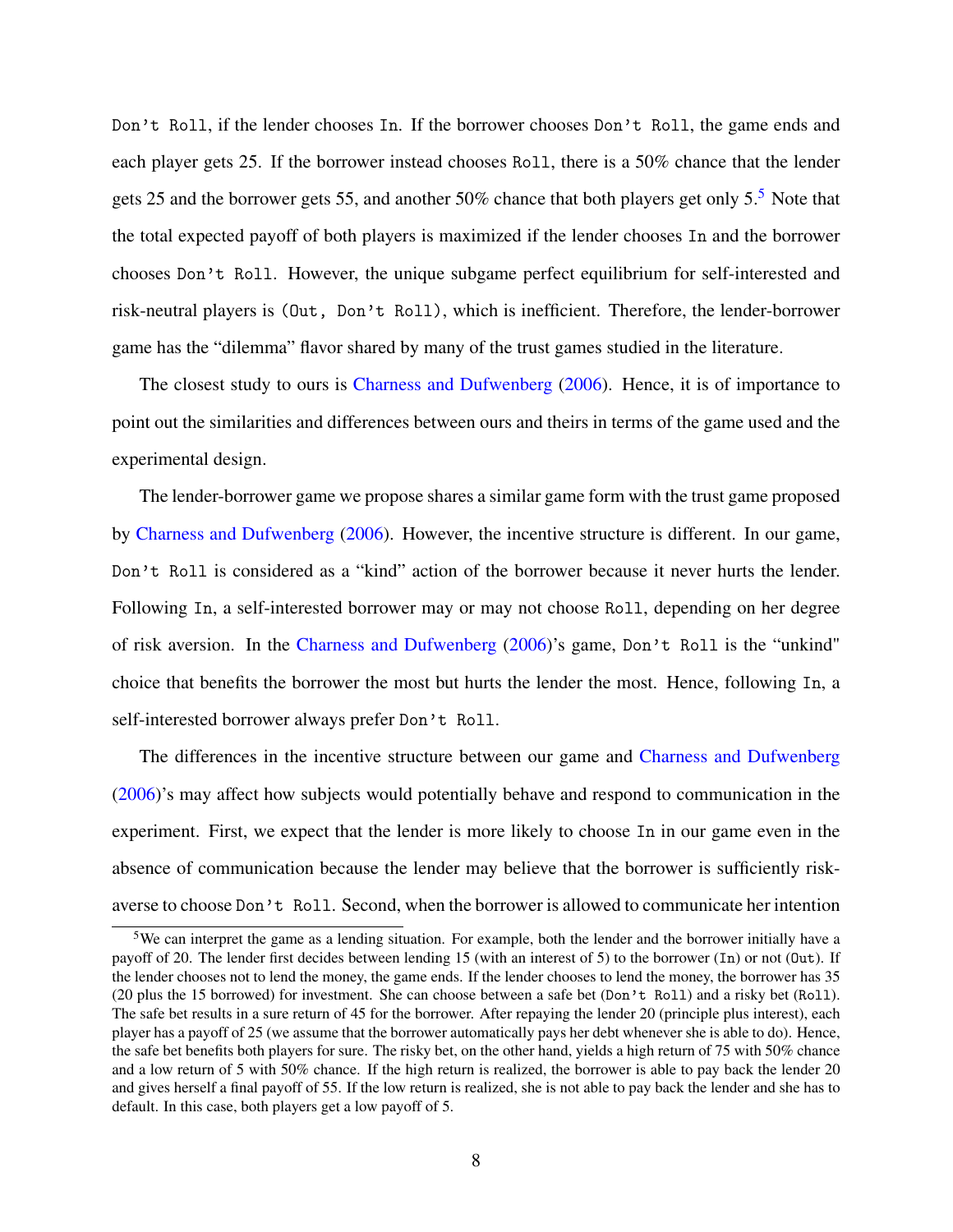to the lender, she is able to make a statement like "please go in, I won't roll because I don't like risk," which simply conveys the information that she is risk-averse to the lender. However, in [Charness and Dufwenberg](#page-21-0) [\(2006\)](#page-21-0)'s game, such a statement is implausible.

In addition, our game naturally applies to the credit markets where a lender faces a moral hazard problem due to the potential risky investments made by a borrower; [Charness and Dufwenberg](#page-21-0) [\(2006\)](#page-21-0)'s game, on the other hand, is more suitable for describing a principal-agent contract problem where the principal needs to decide whether to delegate a project to the agent (by paying the agent a fixed wage) and the agent chooses to either exert an high effort (Roll), which may result in the success of the project or a low effort (Don't Roll) which hurts the principle's interest.

To investigate the effect of communication, we first vary the game that the subjects play in the experiment. Subjects are presented with either the game in Figure [1](#page-6-0) or a variation of the game in which the borrower is allowed to send a free-form message to the lender at the begining of the game.<sup>[6](#page-8-0)</sup> We further vary the game setting: either a strategy method setting or a dynamic setting. In the strategy method setting, the borrower does not observe the lender's choice before choosing between Roll and Don't Roll. In the dynamic setting, the borrower observe the lender's choice as in a standard extensive form game. The comparison between the two settings enables us to observe if the act of trusting (choosing In) by the lender is able to convey the lender's expectation for the borrower to honor her promise and choose Don't Roll if she makes such a promise when communication is allowed. Considering both the strategy method setting and the dynamic setting also differentiates us from [Charness and Dufwenberg](#page-21-0) [\(2006\)](#page-21-0), who only consider the strategy method. The payoffs in Figure [1](#page-6-0) are denoted in experimental currency units (ECU). In order to introduce the possibility of high stakes, subjects were told that the exchange rate would be  $$1 = 10$  ECU with 90% chance but with 10% chance the exchange rate would be  $$1 = 1$  ECU. The purpose of this design choice was to increase the stakes of the game and strengthen the external validity of our

<span id="page-8-0"></span><sup>&</sup>lt;sup>6</sup>A rich literature in experimental economics has devoted attention to communication in strategic interactions. See [Cooper et al.](#page-21-6) [\(1989,](#page-21-6) [1992\)](#page-21-7), [Charness](#page-21-8) [\(2000\)](#page-21-8), [Clark et al.](#page-21-9) [\(2001\)](#page-21-9), [Duffy and Feltovich](#page-22-7) [\(2002,](#page-22-7) [2006\)](#page-22-8), [Brosig et al.](#page-20-5) [\(2003\)](#page-20-5), [Ellingsen and Johannesson](#page-22-4) [\(2004\)](#page-22-4), [Blume and Ortmann](#page-20-6) [\(2007\)](#page-20-6), [Brandts and Cooper](#page-20-7) [\(2007\)](#page-20-7), [Charness and](#page-21-0) [Dufwenberg](#page-21-0) [\(2006,](#page-21-0) [2011\)](#page-21-1), [Belot et al.](#page-19-3) [\(2010\)](#page-19-3), [van den Assem et al.](#page-27-1) [\(2012\)](#page-27-1), [Cason and Mui](#page-21-10) [\(2015\)](#page-21-10), [Brandts et al.](#page-20-8) [\(2016\)](#page-20-8), [He et al.](#page-24-5) [\(2017\)](#page-24-5), [Palfrey et al.](#page-25-8) [\(2017\)](#page-25-8), [Dufwenberg et al.](#page-22-9) [\(2018\)](#page-22-9), [Wu](#page-27-3) [\(2018\)](#page-27-3), [He et al.](#page-24-9) [\(2019\)](#page-24-9), [Wang and](#page-27-4) [Houser](#page-27-4) [\(2019\)](#page-27-4), among many others.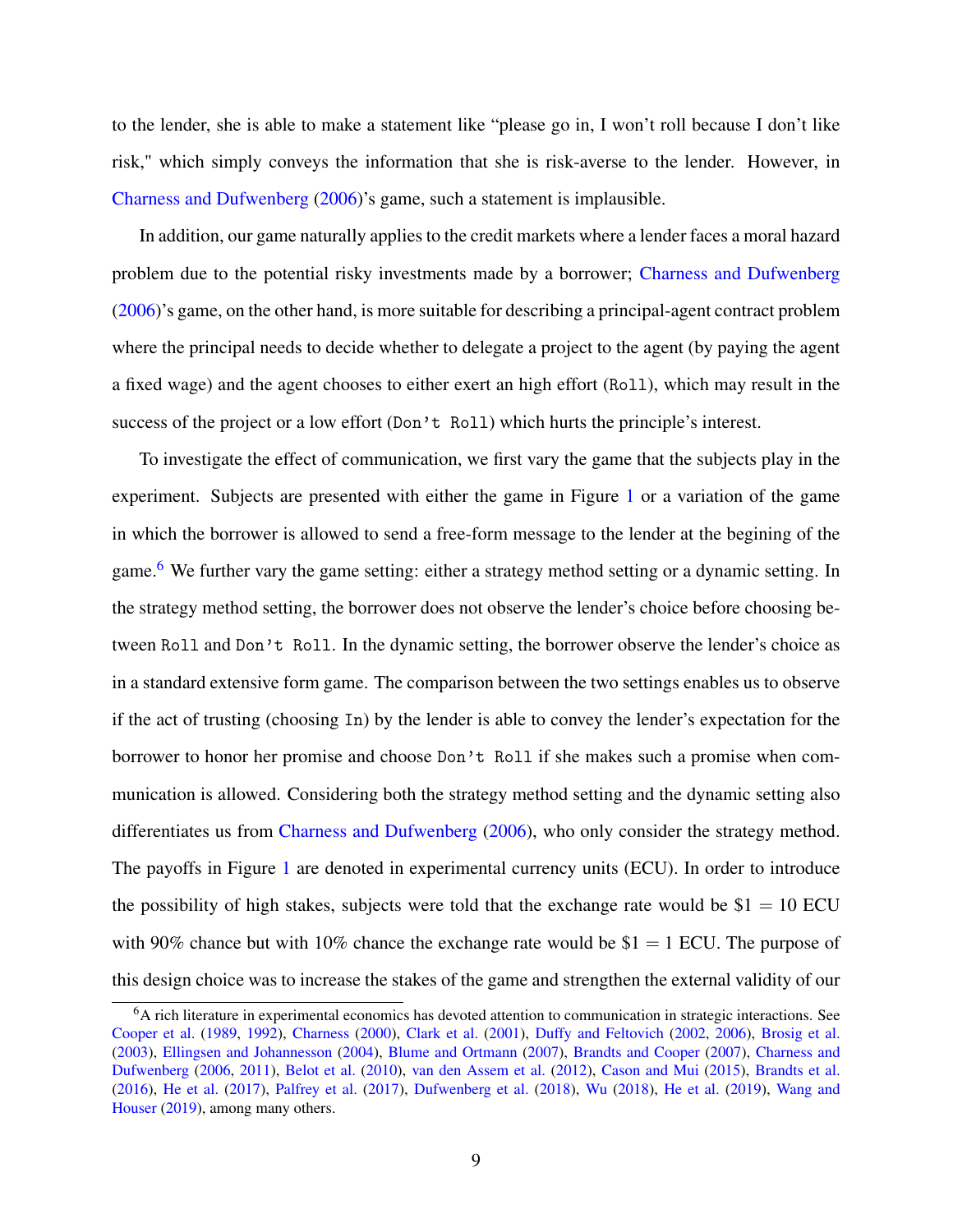experiment.

The subjects are randomly matched to form a pair. Once two subjects are matched, they are informed about their role. One of them is selected as the lender, and the other is chosen as the borrower. The role of each subject is kept fixed throughout the experiment.

<span id="page-9-0"></span>Each subject participates in only one of the treatments: the lender-borrower game or the one adding a communication stage, under either the strategy method setting or the dynamic setting. This gives us a  $2 \times 2$  between-subject design. Table [1](#page-9-0) summarizes the treatments.

|                  |       | Strategy Dynamic |
|------------------|-------|------------------|
| No communication | -S-N  | $D-N$            |
| Communication    | $S-C$ | $D-C$            |

Notes: Each cell displays the abbreviation of each treatment.

#### Table 1: Treatments overview

At the end of the experiment, we elicit subjects' risk attitudes using a simple task. The details of the risk-elicitation task are provided in the Appendix.

### 3.2 Procedures

The main experiment was conducted on the Amazon Mechanical Turk (MTurk). The experiment was computerized using Software Platform for Human Interaction Experiments (SoPHIE). Subjects were recruited from the registered MTurk worker pool, with the additional restriction that they must be in the United States.<sup>[7](#page-9-1)</sup> We ran 21 sessions in total, with between 4 and 7 sessions per treatment. We obtained 373 independently matched pairs. In total, 746 subjects from various backgrounds were recruited. Table [2](#page-10-0) presents the number of subjects, and number of sessions in each treatment.

A consent form was presented for the subjects to agree to their participation prior to the start of the experiment. All instructions were displayed on their computer screens. Control questions were

<span id="page-9-1"></span> $7$ The MTurk platform is a desirable platform for experiments such as this because it allows for a large amount of data collection in a relatively short time. Additionally, the subject pool is more diverse than a typical lab experiment with university students as subjects. For example, we had participants from 49 of 50 US states and the average age was 35.9 years, with ages ranging from 19 to 72. Several recent papers in behavioral finance have used the MTurk platform and reported similar behavior as in lab studies (see e.g., [Lian et al.,](#page-25-9) [2018;](#page-25-9) [Kumar et al.,](#page-25-10) [2015;](#page-25-10) [D'Acunto,](#page-22-10) [2018,](#page-22-10) among others).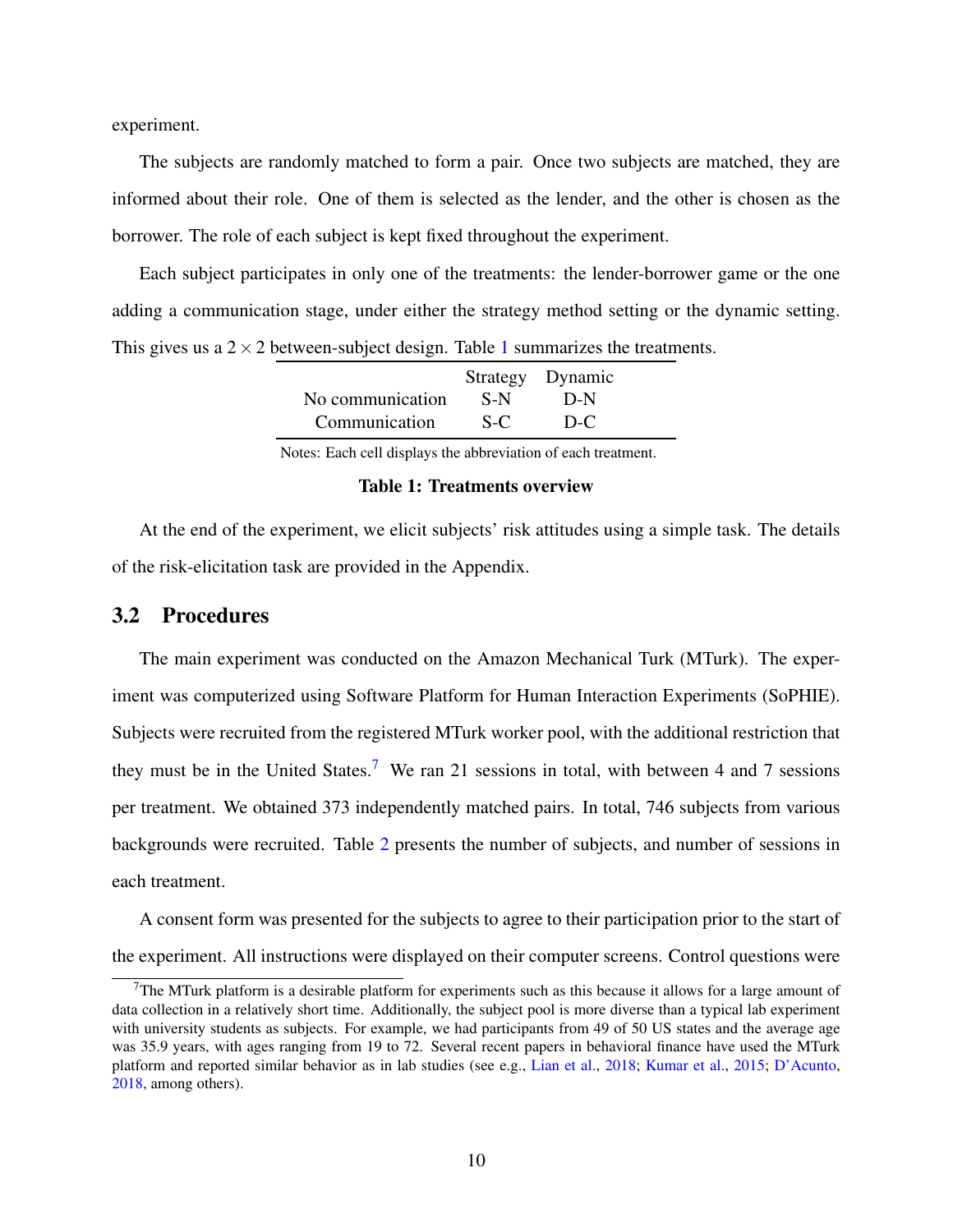<span id="page-10-0"></span>

|       | Treatments No. of subjects No. of sessions |    |
|-------|--------------------------------------------|----|
| $S-N$ | 182                                        |    |
| $S-C$ | 240                                        | 5  |
| $D-N$ | 136                                        | 5  |
| $D-C$ | 188                                        |    |
| Total | 746                                        | 21 |

#### Table 2: Summary of subjects

conducted to check their understanding of the instructions. See the Appendix for the instructions and the control questions.

After finishing the experiment, subjects received their earnings, which were automatically sent to their MTurk account privately. The average earnings were USD \$5.42 (including a participation fee of \$0.50), and it took approximately 15-20 minutes for a pair of subjects to complete the session.<sup>[8](#page-10-1)</sup> Hence, the implied hourly rate is between \$16.26 and \$21.68, which is substantially higher than typical earnings for economic experiments on MTurk [\(Hara et al.,](#page-24-10) [2018\)](#page-24-10).

We also analyze the contents of the messages sent by the borrowers in the treatments with communication. An independent coder was hired to read through all borrower messages and to categorize whether each message is a "promise" or not. A promise is a message that explicitly conveys that the borrower will choose Don't Roll if the lender chooses In. Only 24 out of 214 subjects in the treatments with communication make promises to the lenders. In Table [3,](#page-28-0) we show some of the messages that the coder categorizes as promises and non-promises for illustration.

### 3.3 Hypotheses

We expect that the borrowers will utilize communication to convey truthfully their intention to the lenders if they decide to choose Don't Roll. As a result, communication can result in more lenders choosing In and more borrowers choosing Don't Roll, and both the lenders' and the borrowers' expected payoffs can increase given communication. We believe that communication works through two channels to affect game play as we predict: 1) the information channel, and 2)

<span id="page-10-1"></span> ${}^8$ The exact process through which subjects flowed through the experiment was as follows: subjects would (1) accept the HIT, (2) read and agree to the consent form, (3) read the instructions and answer control questions, (4) enter a virtual waiting room until there is another participant with which they can be matched, (5) make decisions and receive game feedback, (6) answer a short survey and (7) receive payment feedback.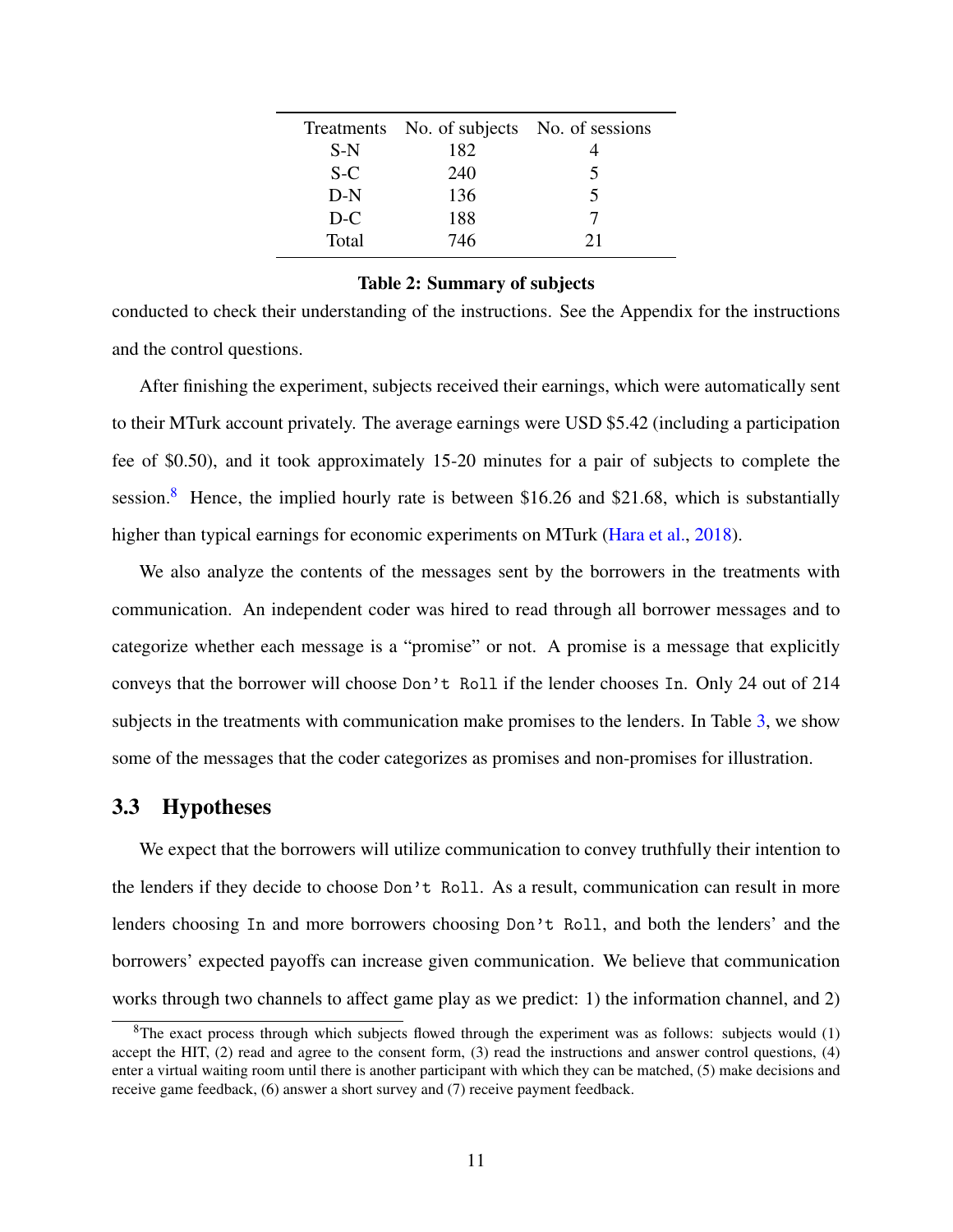the guilt-aversion channel.

The information channel works as follows. Communication provides an opportunity for the borrower to convey information about her type to the lender. For example, the lender may initially believe that the borrower is not sufficiently risk-averse to choose Don't Roll. Without communication, the lender will choose Out to protect herself. When communication is allowed, the borrower can inform the lender that she is actually risk-averse and prefers to choose Don't Roll. After observing the message from the borrower, the lender may update her belief about the borrower's risk attitude and instead choose In. Therefore, communication can result in more lenders choosing In. Under the strategy method, all borrowers' decisions (including those whose lenders choose Out) are observable. The overall proportion of Don't Roll in the observed actions may not increase with communication if communication merely acts as a sideshow that reflects borrowers' actions. Conditioning on lenders choosing In, the relative proportion of Don't Roll in the strategy-method game should increase with communication to the extent that lenders respond to information contained in the messages. Under the dynamic setting, more lenders choosing In implies that more of the borrowers (those who convince the lender that they are sufficiently risk-averse) have the opportunity to make choices, which also likely results in an increase in the frequency of Don't Roll.

Note that the information channel works only if the subjects are sufficiently averse to lying. Otherwise, all the borrowers would claim that they prefer to choose Don't Roll and the lenders are thus unable to update their beliefs.<sup>[9](#page-11-0)</sup> If the subjects indeed have lying-aversion, one should expect that those borrowers who prefer to choose Don't Roll would inform their lenders about their type and those borrowers who prefer to choose Roll would instead choose not to send a message or send an uninformative message to their lenders. We will empirically verify if this is true in the data.

The above arguments suggest that the information channel alone is sufficient to enable com-

<span id="page-11-0"></span> $9$ The extant evidence on the informativeness of non-binding communication is mixed. [Bracht and Feltovich](#page-20-9) [\(2009\)](#page-20-9), for example, consider cheap talk in trust games and find that it has no effect in inducing cooperation. [Servatka et al.](#page-26-9) [\(2011\)](#page-26-9) and [Schniter et al.](#page-26-10) [\(2013\)](#page-26-10), on the other hand, find evidence that supports the opposite conclusion.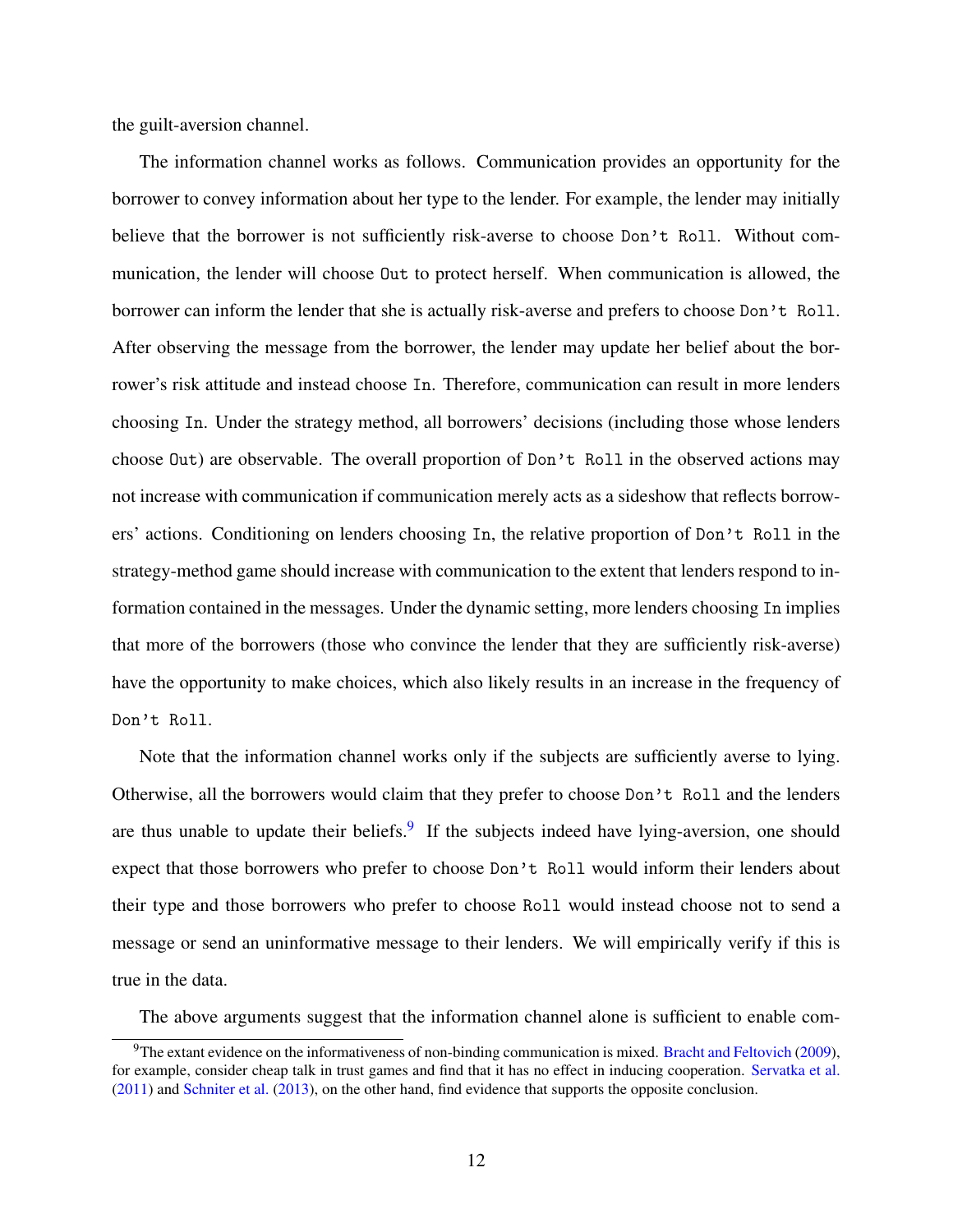munication to facilitate more In  $\&$  Don't Roll pairs and to enhance the welfare of both players. We formalize the following hypothesis for empirical testing:

Hypothesis 1. In both the strategy-method and the dynamic settings, communication leads to a higher frequency of In and Don't Roll. In addition, communication leads to higher average earnings of the subjects.

Besides the informational channel, a guilt-aversion channel can also increase the frequency of In and Don't Roll. A comparison between the strategy method setting and the dynamic setting allows us to tease out the guilt-aversion channel from the informational channel. More specifically, we expect that when communication is allowed, the borrower is more likely to choose Don't Roll under the dynamic setting than the strategy method setting because of the borrower's guilt-aversion.

The guilt-aversion channel works as follows. We adopt the model from [Charness and Dufwen](#page-21-0)[berg](#page-21-0) [\(2006\)](#page-21-0), which is based on a more general formulation by [Battigalli and Dufwenberg](#page-19-1) [\(2007\)](#page-19-1). For simplicity, assume both the lender and borrower are risk-neutral. Let  $\tau_B$  denote the borrower's probability of choosing Don't Roll,  $\tau_{LB}$  denote the lender's belief of  $\tau_B$ , and  $\tau_{BLB}$  denote the borrower's belief of the lender's belief τ*LB*. Suppose the lender is self-interested, she chooses In if the expected payoff of choosing In,  $\tau_{LB} \times 25 + (1 - \tau_{LB})(25 \times 0.5 + 5 \times 0.5)$ , is at least as high as the payoff of choosing 0ut, 20. This gives us  $\tau_{LB} \geq 0.5$ .

If the borrower is guilt-averse, her utility of choosing Don't Roll is 25 and her utility of choosing Roll is

$$
U_B(\text{Roll}) = (55 \times 0.5 + 5 \times 0.5) - \theta ((\tau_{BLB} \times 25 + (1 - \tau_{BLB})15) - 15)
$$
  
= 30 - \theta \tau\_{BLB}10.

The borrower's utility function equals to the sum of her expected monetary payoff of choosing Roll and a disutility from guilt aversion. The parameter  $\theta > 0$  denotes the borrower's degree of guilt aversion.  $\tau_{BLB} \times 25 + (1 - \tau_{BLB}) \times 15$  is what the borrower believes that the lender expects to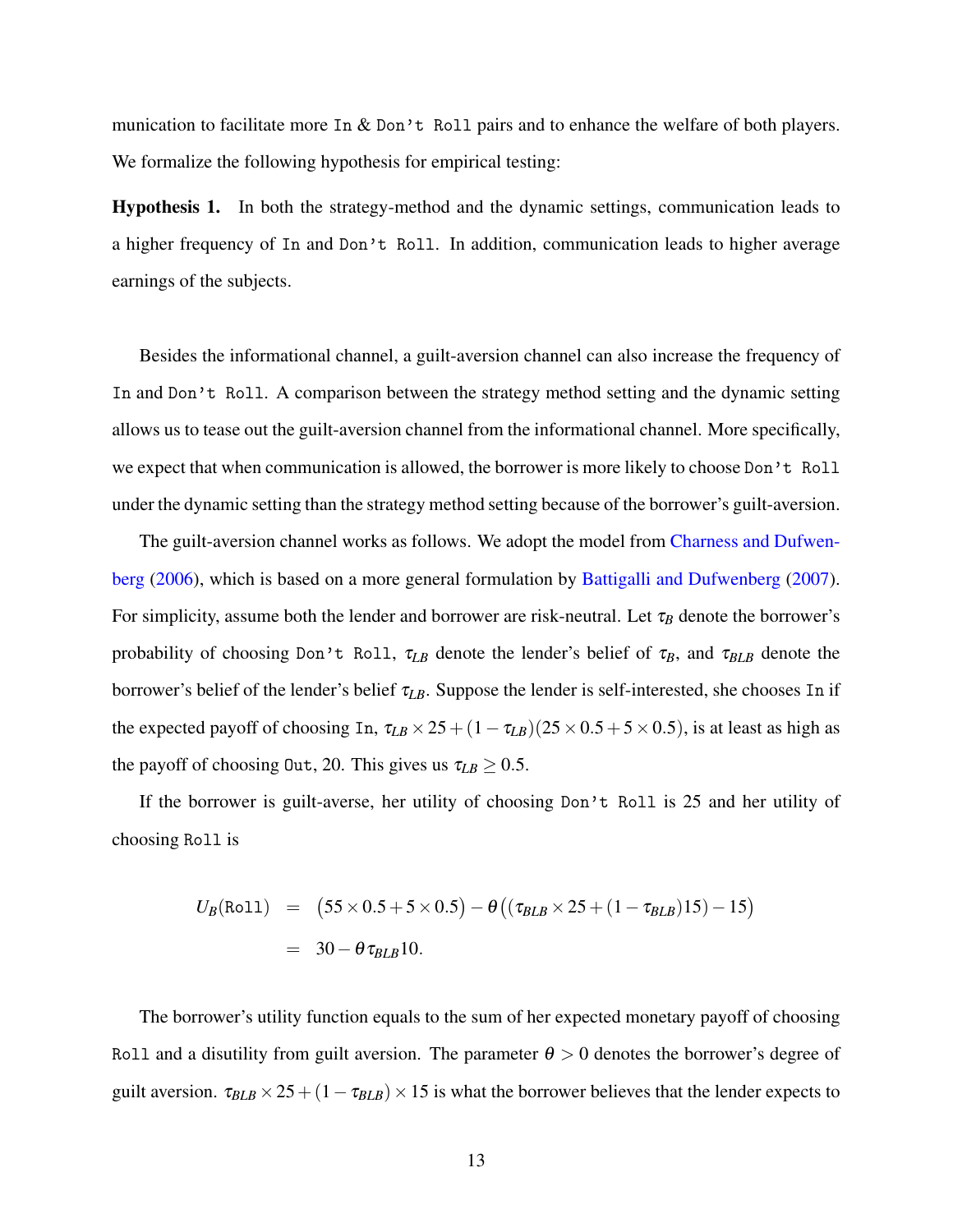get by choosing In and 15 is what the lender would eventually get (in expectation) if the borrower choose Roll. The difference between the two denote the amount that the borrower "let down" the lender by choosing Roll and the borrower would feel guilty of failing the lender's expectation. By comparing the utilities of the two choices of the borrower, we conclude that the borrower chooses Don't Rollif  $\tau_{BLB}\geq \frac{1}{26}$  $rac{1}{2\theta}$ .

Communication allows the borrower to promise the lender that she will choose Don't Roll, which increases  $\tau_{LB}$  and leads to a higher chance for the lender to choose In. At the same time, it also increases τ*BLB*, which leads to a higher chance for the borrower to choose Don't Roll to avoid feeling guilty. Therefore, if the guilt-aversion channel is at work, the borrowers who would have chosen Roll without communication may choose to promise their lenders that they will choose Don't Roll when communication is allowed and eventually keep their promises. Hence, the guilt aversion channel can lead to a higher frequency of Don't Roll even under the strategy method, implying that communication has a treatment effect on the borrowers' choices.

In the dynamic setting, if the borrower observes that the lender chooses In after communication, she will believe that the lender indeed expects her to choose Don't Roll. In other words, the act of trusting (choosing In) by the lender conveys her expectation to the borrower, resulting in a further increase in  $\tau_{BLB}$ .

In order to compare the dynamic setting with the strategy method setting properly, we restrict our attention to the sample in which the lenders choose In. If we indeed find that the frequency of the borrower choosing Don't Roll is higher under the dynamic setting in this sample, we can conclude that the guilt-aversion channel is at work because the effect of the information channel is the same across the two settings in this sample. We formalize the second hypothesis as follows:

Hypothesis 2. Conditioning on lenders choosing In, communication increases the frequency of Don't Roll more in the dynamic setting than in the strategy-method setting.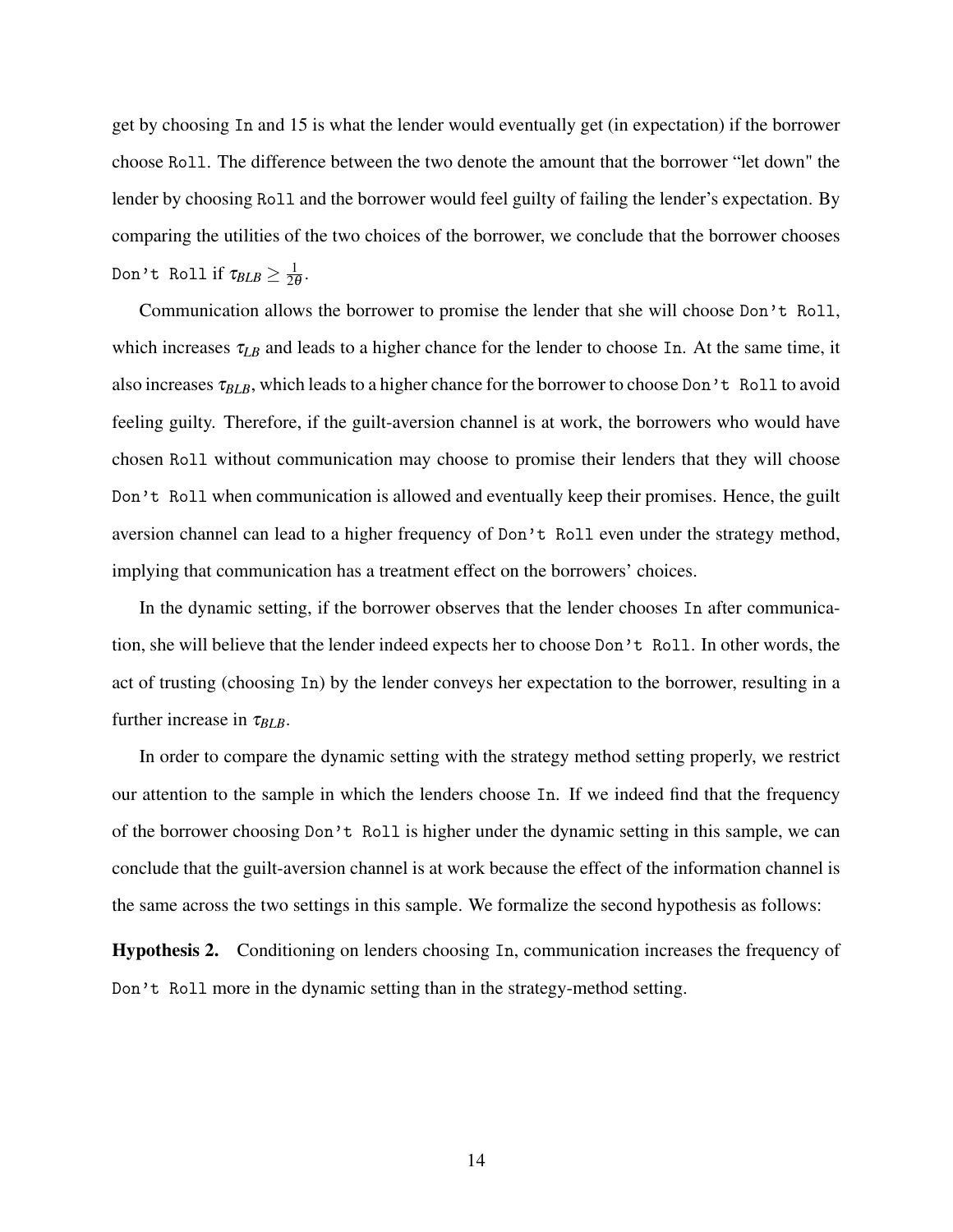### 4 Experimental Results

### 4.1 Lenders' decisions

We first present the summary statistics of lenders' decisions. In Table [4,](#page-29-0) we present the proportion of lenders choosing In in different treatments. Overall, lenders are willing to lend to borrowers 72% of the time. There is no noticeable variation in the likelihood of lending across treatments: the range of the proportion is 69.1%-78.6%. Promises also do not appear to increase lenders' propensity to lend. Among lender-borrower pairs in the communication treatments, the proportion of lenders choosing In in the strategy method setting (the dynamic setting) is 74.5% (72.6%) when the borrowers do not make promises, and 78.6% (70.0%) when borrowers make promises.

We then perform regression analysis to more formally examine the effect of communication and promise on lenders' decisions. In Table [5,](#page-30-0) we present regression estimates from linear probability models in which the dependent variable is a binary variable that equals one if the lender chooses In. [10](#page-14-0) *Communication* is a binary variable that equals one if the treatment allows communication. *Promise* is a binary variable that equals one if the borrower message includes explicit promise that she will choose Don't Roll. In columns 1, 2, and 3, we examine the effect of communication on lenders' propensity to choose In in both the strategy method and the dynamic settings, in the strategy method setting only, and in the dynamic setting only, respectively. Across both types of settings, there is no significant effect of communication on the likelihood of lenders choosing In. In columns 4 to 6, we narrow the sample down to the treatments with communication and explore the variation across borrowers that make or do not make a promise. Again, we find no significant effect of promises on the likelihood of lenders choosing In. Overall, the results suggest that the subjects generally have the preference to trust the borrowers and their decisions to trust do not seem sensitive to the information revealed through the communication.

<span id="page-14-0"></span> $10$ We use linear probability models throughout the paper. However, all our results remain similar if we use probit models instead.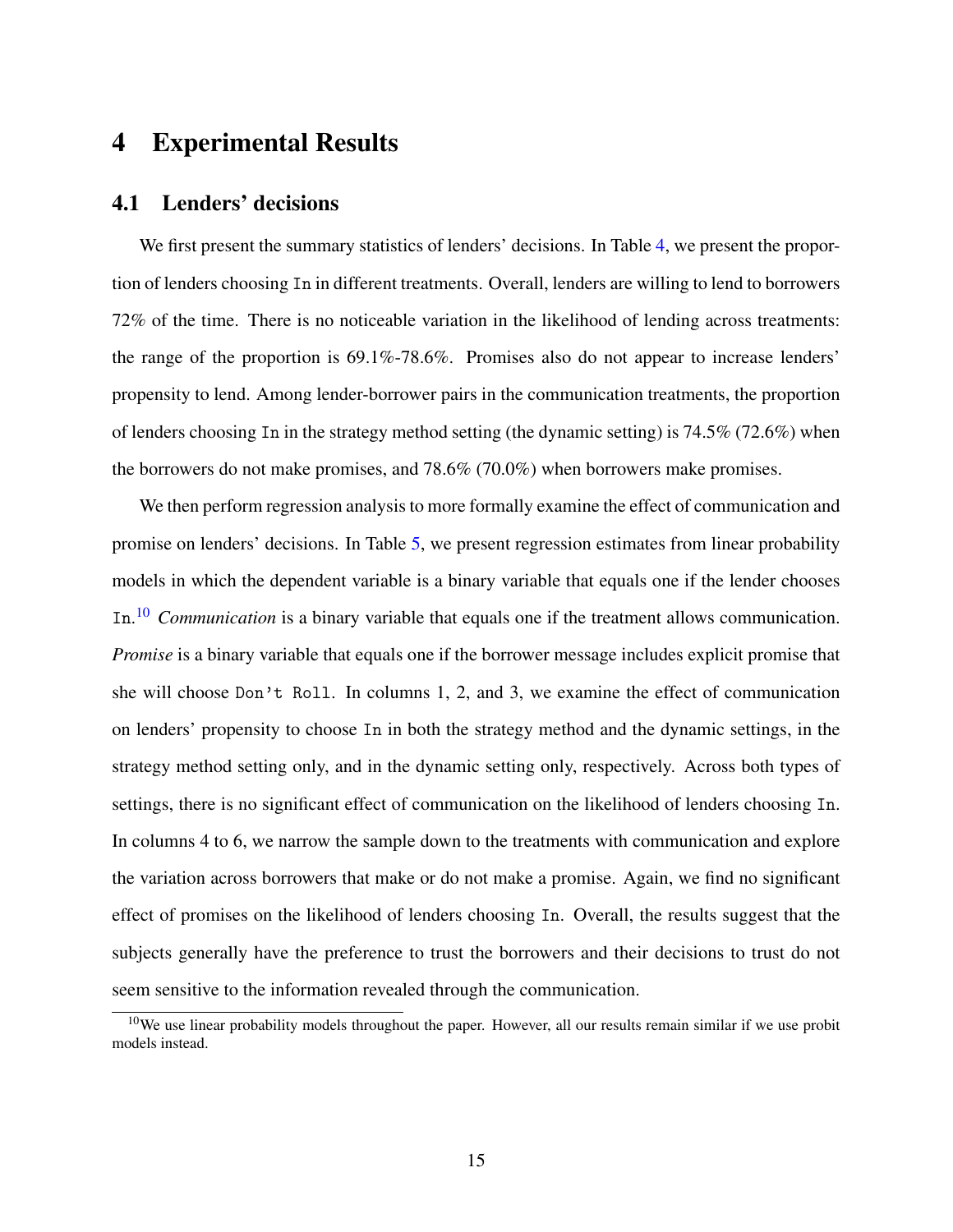### 4.2 Borrowers' decisions

Next, we examine borrowers' decisions. In Table [6,](#page-31-0) where we report the proportion of borrowers choosing Roll, we break the sample down to different treatments. Within treatments with communication, we also break the sample further into those with borrower promise and those without borrower promise. The sample in Panel B of Table [6](#page-31-0) is smaller than that of Table [4](#page-29-0) because we only keep observations where the lenders have chosen In. Overall, the dynamic setting alone does not appear to reduce the likelihood of borrowers choosing Roll. The proportion of borrowers choosing Don't Roll in the strategy-method setting (the dynamic setting) is 62.1% (61.7%). However, the dynamic setting seems related to a lower likelihood of rolling when communication is allowed. The proportion of borrowers choosing Roll in the strategy-method setting (the dynamic setting) with communication is 62.5% (54.4%).

As we note earlier, only 24 out of 214 subjects in treatments with communication make promises to the lenders. Interestingly, borrowers who promise to choose Don't Roll are indeed substantially less likely to roll. Table [6](#page-31-0) shows that the proportion of borrowers choosing Roll in the strategy method setting (the dynamic setting) with communication is 67.9% (59.0%) when the borrowers do not make promises, and 21.4% (14.3%) when the borrowers make promises.

We examine the truthfulness of promises using regression analysis. In Table [7,](#page-32-0) we estimate linear probability models in a sample of treatments with communication. The dependent variable is a binary variable that equals one if the borrower chooses Roll. The independent variable is *Promise*, a binary variable that equals one if the borrower message includes an explicit promise that she will choose Don't Roll. The estimates show that, both in the strategy-method and the dynamic settings, borrower promises strongly predicts one's decision to choose Don't Roll. In the strategy-method setting (the dynamic setting), the likelihood of borrowers choosing Roll decreases by 46.5 (32.9) percentage points if the borrower has explicitly promised not to roll. Therefore, borrowers appear quite truthful in their communication, despite the fact that communication was non-binding and there is a conceivable benefit of lying.

Our results thus far suggest that the information channel is at work because the borrowers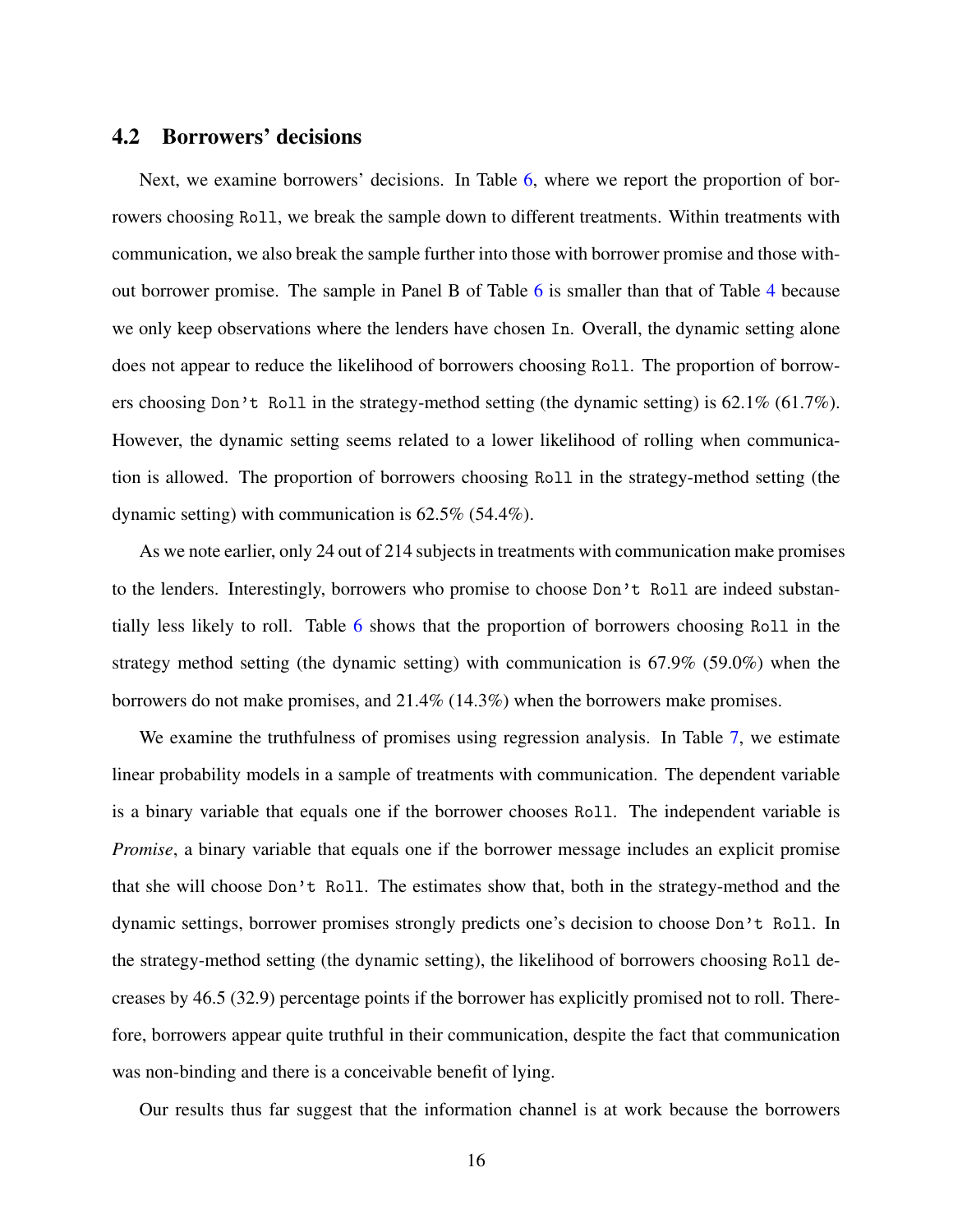make truthful promises which makes communication informative. If lenders are discerning in making their decisions based on the information conveyed from borrowers' messages, they could potentially enhance the joint payoff. In that case, the observed proportion of borrowers choosing Roll should decrease with communication and the effect should be observed both in the strategymethod and dynamic settings (Hypothesis 1). As we discussed above, we also hypothesize that communication could increase lender-borrower joint payoff through the guilt aversion channel. If the guilt aversion effect exists, we would expect communication to have a stronger effect in reducing the likelihood of borrowers choosing Roll in the dynamic setting because lenders' act of trusting through the decision to lend would explicitly shape borrowers' beliefs about the lenders' expectations (Hypothesis 2).

Next, we test the two hypotheses by examining the effect of communication treatment on the likelihood of borrowers choosing Roll. In Table [8,](#page-33-0) we estimate linear probability models where the dependent variable is a binary variable that equals one if the borrower chooses Roll, and the independent variable is *Communication*. In columns 1 and 2, sample include treatments with the strategy-method setting. While column 1 includes observations where borrowers make a choice but lenders choose Out, column 2 only includes observations where lenders choose In. In column 1, we do not see a significant effect of communication on the likelihood of borrowers choosing Roll. This suggests that communication does not causally improve the joint payoff in the strategymethod setting where borrowers make decision without knowing lenders' actions. It is still possible to see a reduction in the likelihood of borrowers choosing Roll in the lender-selected sample if lenders make their lending decisions based on (truthful) information revealed by the borrowers. However, in column 2, where we restrict the sample to cases in which the lenders choose In, we still do not find the effect of communication significant. A plausible explanation is that, as we show in Table [5,](#page-30-0) lenders in our experiment are generally quite willing to lend and their lending decisions are not sensitive to the content of the messages. Therefore, the subsample where lenders choose In does not exhibit a strong selection effect as reflected by borrowers average propensity to choose Roll. Because the sample in column 2 is conditional on lenders' selection, this estimate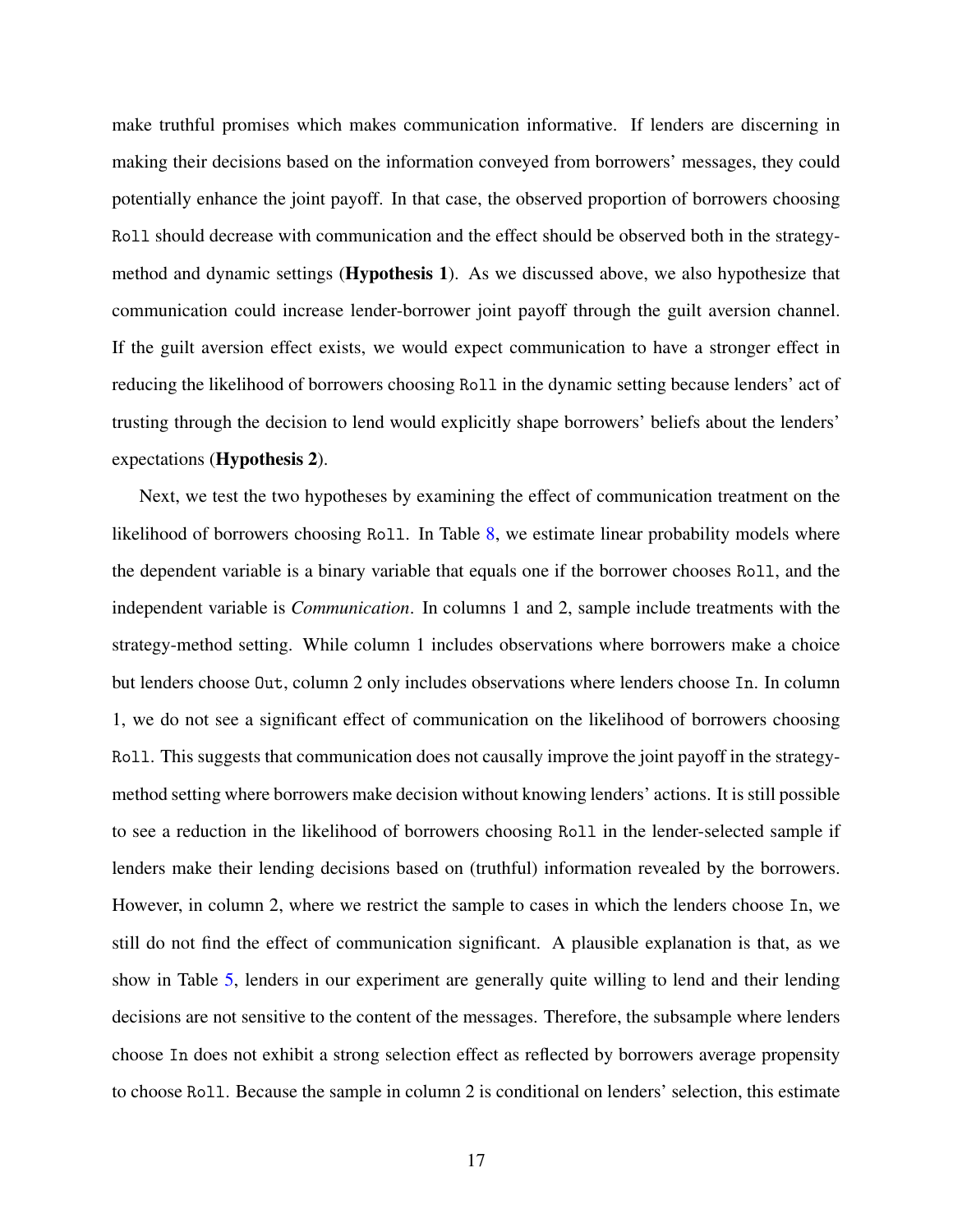provides a benchmark for the effect of communication in the dynamic setting.

In column 3, we estimate the effect of communication on borrowers' decisions in treatments with the dynamic setting. In the dynamic setting, communication reduces the likelihood of borrowers choosing Roll by 17.9 percentage points and this effect is significant at the 5% level. This result is in sharp contrast with the strategy-method setting, where we find no significant effect of communication. This result is supportive of the effect of the guilt-aversion channel. With only the information channel, we would expect communication to reduce borrowers' risk-taking behavior in both the strategy-method and dynamic settings. The fact that communication helps only in the dynamic setting suggests that letting the borrowers know about lenders' actions can causally shape borrowers action by shaping their belief about lenders' expectations.

# 4.3 Potential improvement in lender payoff if choosing based on borrower promise.

Many lenders decide to lend even when borrowers do not promise to avoid the risky bet. These decisions result in suboptimal outcomes as many of these non-promising borrowers eventually make risky choices and undermine the lenders' payoff. As we show in Table [7,](#page-32-0) borrowers tend to be trustworthy if they promise to choose Don't Roll. Thus, lenders could be better off on average if their decisions were more sensitive to borrowers' promises. We estimate the potential improvement in lenders' *expected* payoff in a hypothetical scenario if they had chosen *In* only when the borrowers promise not to roll. We perform this estimation only in the strategy method setting with communication in which we observe all the borrowers' actions regardless of the lenders' actual choices. In the first row of Table [9,](#page-34-0) we show that the lenders on average obtain an expected payoff of 18.83 ECUs based on their actual decisions. In the second row, we show that the average expected payoff of the lenders under the hypothetical scenario is 20.33 ECUs. Therefore, the lenders could potentially increase their expected payoffs by 1.5 ECUs (8.0%) had they lent only to borrowers who promise not to roll and this payoff improvement is statistically significant at 1% level. This estimation further demonstrates the informational value of nonbinding communication.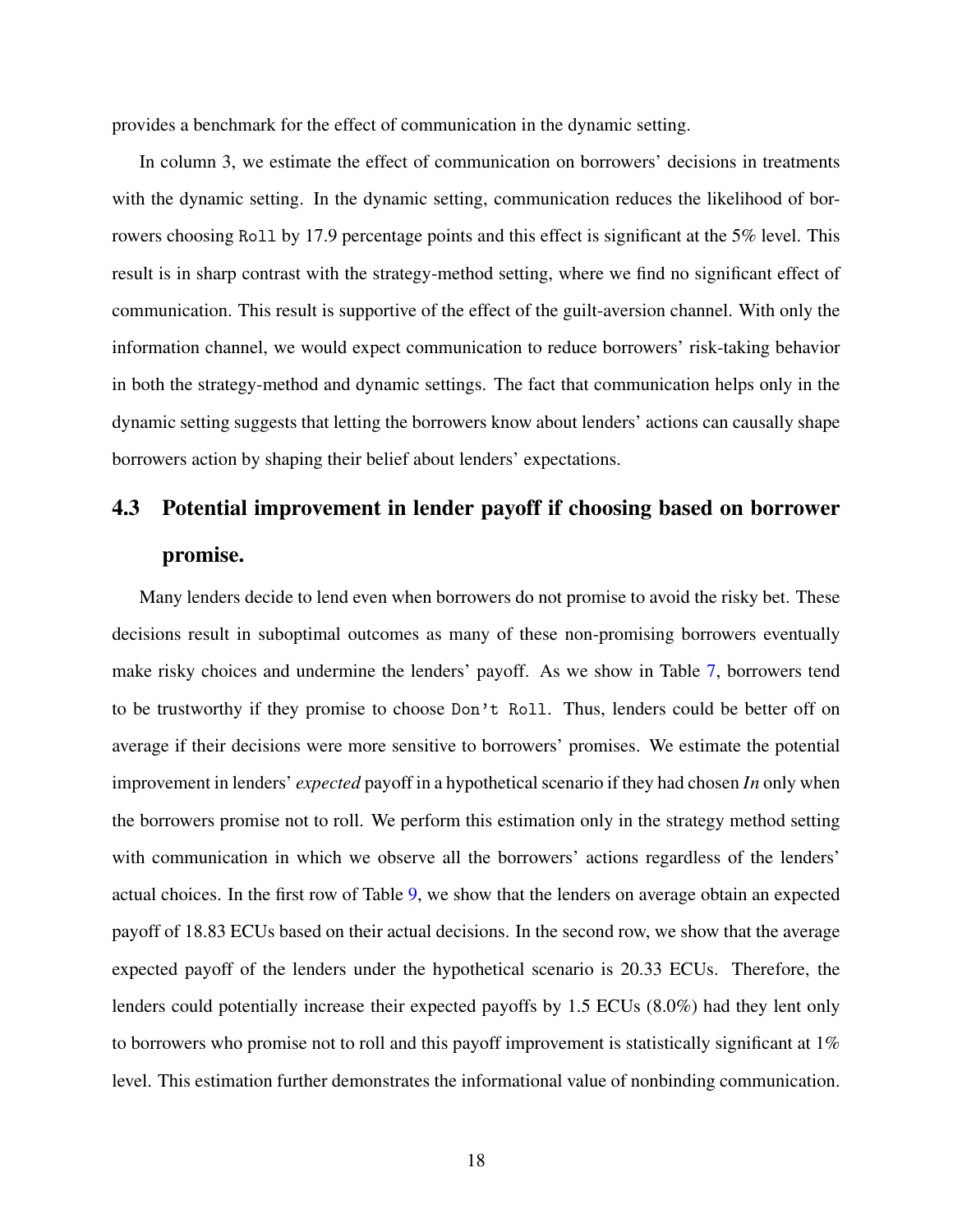### 4.4 Robustness: additional controls for subject characteristics

We test the robustness of our results in several ways. First, we control for several borrower characteristics, including age, gender, and their self-reported risk aversion when examining the effect of promise and communication on borrowers' risk taking behavior. One caveat of our design is that we ask about subjects' risk aversion *after* they play the lender-borrower game. As a result, the reported risk aversion is likely endogenous to the choice they just made. For example, if, as we have seen, subjects are less likely to choose Roll in the dynamic game with communication, they could rationalize this ex post by reporting a higher risk aversion. As such, this variable is potentially a "bad control" which we do not include in our analysis [\(Angrist and Pischke,](#page-19-6) [2008\)](#page-19-6).

In Panel A of Table [10,](#page-35-0) we re-estimated the regressions in Table [7](#page-32-0) with the additional control variables. Panel A shows that the effect of promise on borrowers' decision to Roll remains significantly negative after controlling for subject's age, gender, and self-reported risk aversion. In Panel B, we re-estimates the regressions of Table [8.](#page-33-0) When controlling for subjects' age and gender, the effect of communication on borrowers' decision to Roll in the dynamic setting remains significantly negative. However, after further controlling for subjects' self-reported risk aversion, the effect of communication becomes insignificant. We conjecture that this is likely driven by the endogenous nature of self-reported risk aversion. In an unreported test, we find that borrowers in the dynamic setting with communication tend to report higher risk aversion on average. Given by the randomized nature of our experimental design, it is likely that they report higher risk aversion because of their previous low-risk choices which are shaped by lenders' acts of trusting.

### 5 Conclusion

We design and implement a lender-borrower game in a controlled experiment, and find evidence from lenders' and borrowers' behaviors that are consistent with the three channels of trust: (1) people have the innate preference to trust; (2) non-binding communication is generally truthful and informative which facilitates decision making; and (3) the act of trusting causally induces trustworthy behavior because of guilt aversion. Our findings shed light on the various mechanisms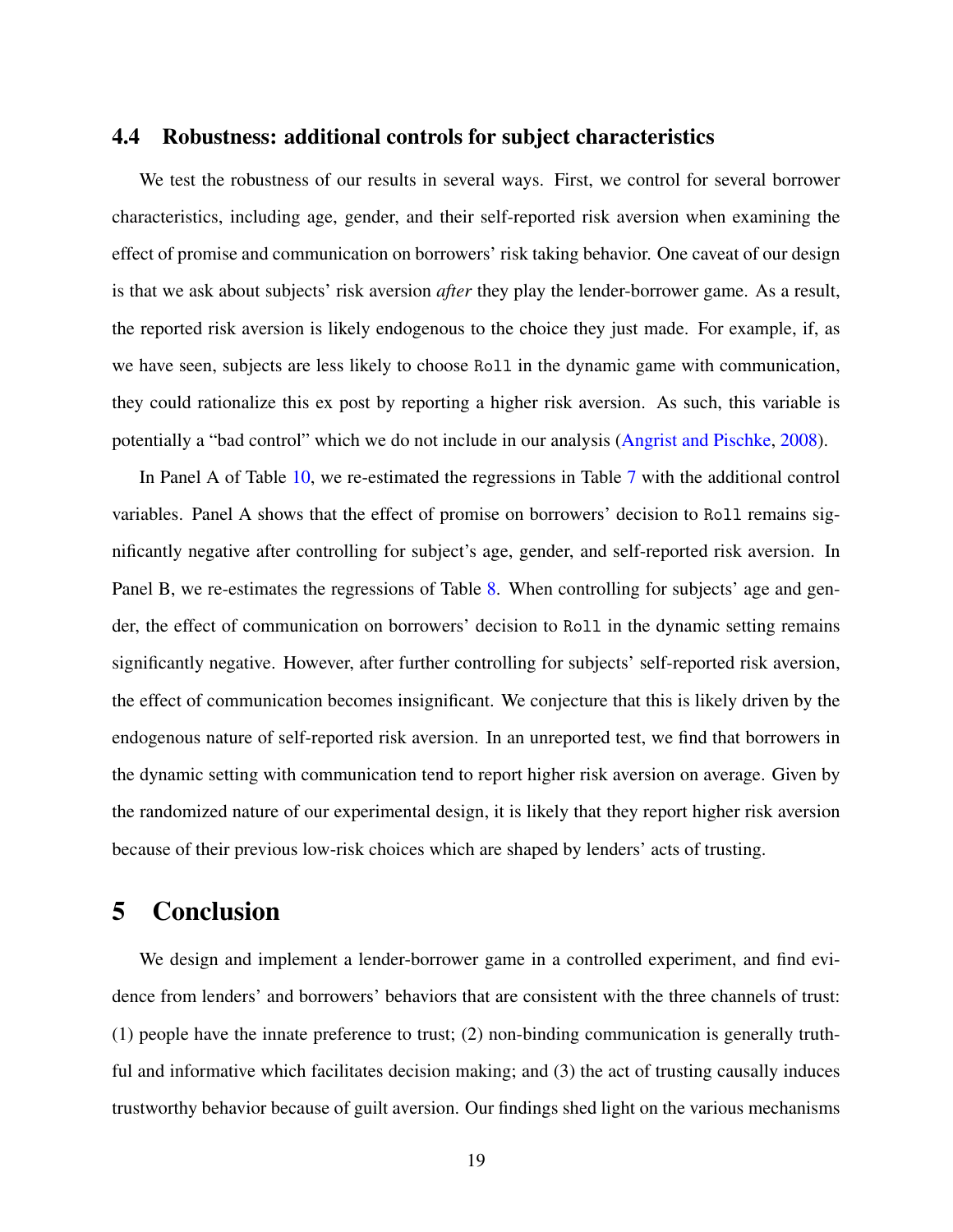that shape interpersonal trust and highlight the advantages of relationship-based lending that may not be substituted by FinTech solutions.

As suggested by the extensive literature on trust, the strength of trust may be highly heterogeneous across cultures. Existing studies gauge the level of trust in different countries based on responses to survey questions (e.g., the World Value Survey) or experiments such as the trust game [\(Glaeser et al.,](#page-23-9) [2000\)](#page-23-9). Future studies could utilize our experimental design to measure the relative strength of various mechanisms of trust in different cultural environments. It may also be of interest to examine these questions in a traditional lab environment with a more homogeneous subject pool and less social distance between the subjects.

# References

- <span id="page-19-5"></span>Abeler, J., Nosenzo, D., and Raymon, C. (2019). Preferences for truth-telling. *Econometrica*, 87(4):1115–1153.
- <span id="page-19-6"></span>Angrist, J. D. and Pischke, J.-S. (2008). *Mostly Harmless Econometrics: An Empiricist's Companion*. Princeton university press.
- <span id="page-19-1"></span>Battigalli, P. and Dufwenberg, M. (2007). Guilt in games. *American Economic Review*, 97:170– 176.
- <span id="page-19-2"></span>Battigalli, P. and Dufwenberg, M. (2009). Dynamic psychological games. *Journal of Economic Theory*, 144:1–35.
- <span id="page-19-0"></span>Baumeister, R. F., Stillwell, A. M., and Heatherton, T. F. (1994). Guilt: An interpersonal approach. *Psychological bulletin*, 115(2):243.
- <span id="page-19-3"></span>Belot, M., Bhaskar, V., and van de Ven, J. (2010). Promises and cooperation: Evidence from a TV game show. *Journal of Economic Behavior and Organization*, 73:396–405.
- <span id="page-19-4"></span>Berg, J., Dickhaut, J., and McCabe, K. (1995). Trust, reciprocity, and social history. *Games and Economic Behavior*, 10(1):122–142.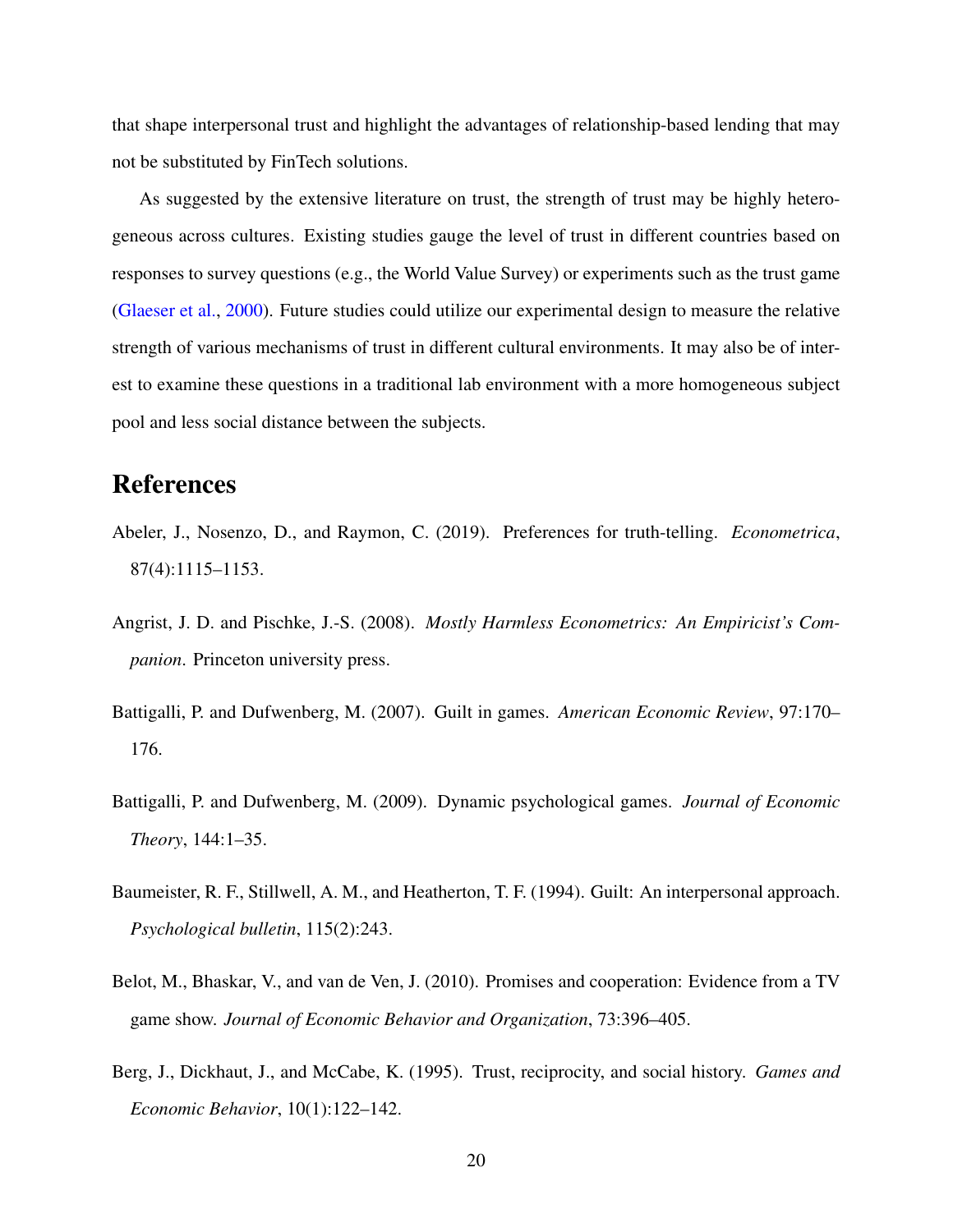- <span id="page-20-2"></span>Berger, A. N., Miller, N. H., Petersen, M. A., Rajan, R. G., and Stein, J. C. (2005). Does function follow organizational form? Evidence from the lending practices of large and small banks. *Journal of Financial economics*, 76(2):237–269.
- <span id="page-20-1"></span>Berger, A. N. and Udell, G. F. (1995). Relationship lending and lines of credit in small firm finance. *Journal of business*, pages 351–381.
- <span id="page-20-3"></span>Bharath, S. T., Dahiya, S., Saunders, A., and Srinivasan, A. (2009). Lending relationships and loan contract terms. *The Review of Financial Studies*, 24(4):1141–1203.
- <span id="page-20-4"></span>Biais, B., Bisière, C., and Pouget, S. (2013). Equilibrium discovery and preopening mechanisms in an experimental market. *Management Science*, 60(3):753–769.
- <span id="page-20-6"></span>Blume, A. and Ortmann, A. (2007). The effects of costless pre-play communication: Experimental evidence from games with Pareto-ranked equilibria. *Journal of Economic Theory*, 132(1):274– 290.
- <span id="page-20-9"></span>Bracht, J. and Feltovich, N. (2009). Whatever you say, your reputation precedes you: Observation and cheap talk in the trust game. *Journal of Public Economics*, 93:1036–1044.
- <span id="page-20-0"></span>Brandts, J. and Charness, G. (2011). The strategy versus the direct-response method: A first survey of experimental comparisons. *Experimental Economics*, 14:375–398.
- <span id="page-20-7"></span>Brandts, J. and Cooper, D. (2007). IT'S WHAT YOU SAY, NOT WHAT YOU PAY: AN EX-PERIMENTAL STUDY OF MANAGER-EMPLOYEE RELATIONSHIPS IN OVERCOMING COORDINATION FAILURE. *Journal of the European Economic Association*, 5(6):1223–1268.
- <span id="page-20-8"></span>Brandts, J., Ellman, M., and Charness, G. (2016). LET'S TALK: HOW COMMUNICATION AFFECTS CONTRACT DESIGN. *Journal of the European Economic Association*, 14(4):739– 771.
- <span id="page-20-5"></span>Brosig, J., Weimann, J., and Ockenfels, A. (2003). The effect of communication media on cooperation. *German Economic Review*, 4(2):217–241.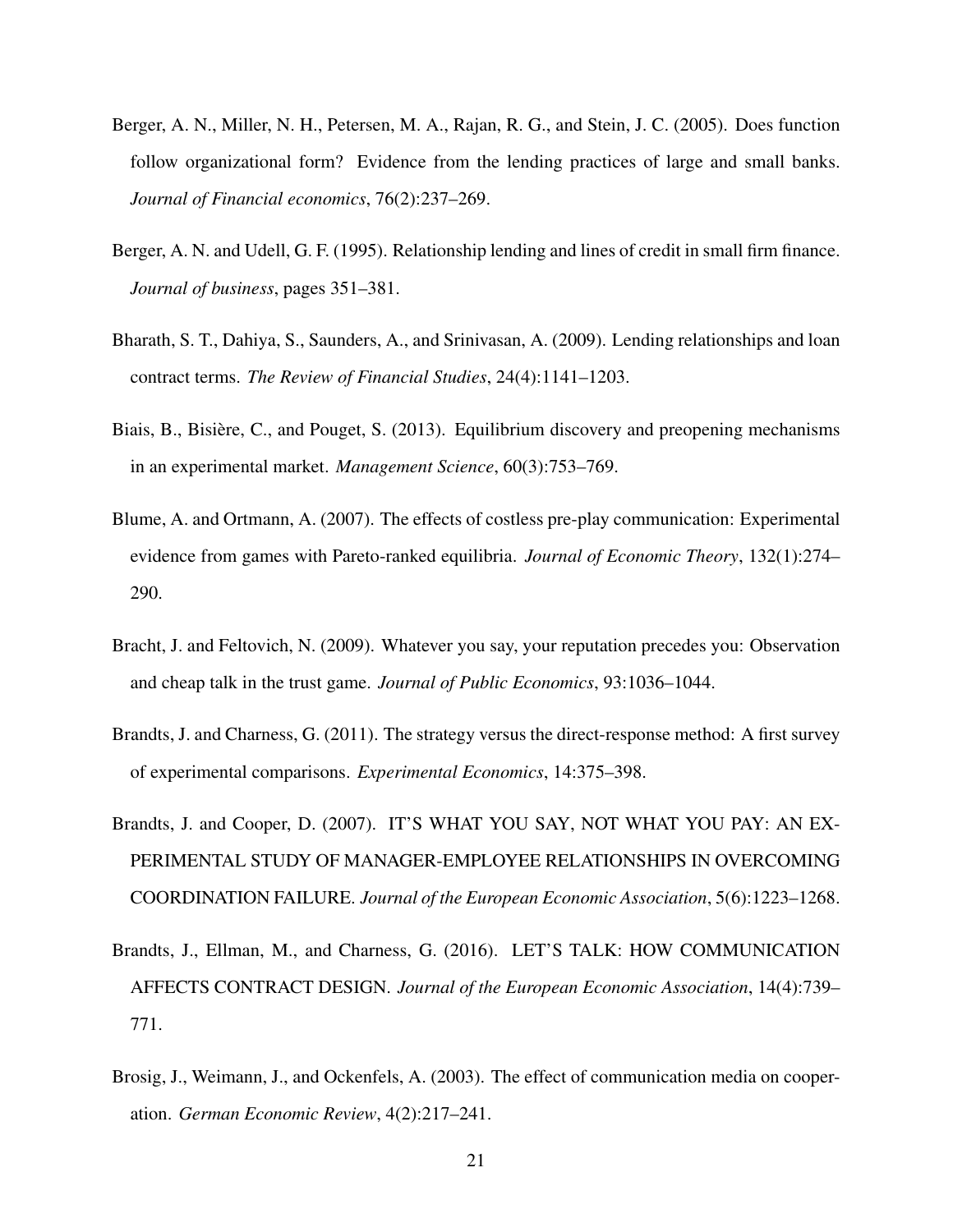- <span id="page-21-2"></span>Cadsby, C. B., Frank, M., and Maksimovic, V. (1990). Pooling, separating, and semiseparating equilibria in financial markets: Some experimental evidence. *The Review of Financial Studies*, 3(3):315–342.
- <span id="page-21-10"></span>Cason, T. N. and Mui, V.-L. (2015). Rich communication, social motivations, and coordinated resistance against divide-and-conquer: A laboratory investigation. *European Journal of Political Economy*, 37:146–159.
- <span id="page-21-8"></span>Charness, G. (2000). Self-serving cheap talk: A test of aumann's conjecture. *Games and Economic Behavior*, 33(2):177–194.
- <span id="page-21-0"></span>Charness, G. and Dufwenberg, M. (2006). Promise and partnership. *Econometrica*, 74(6):1579– 1601.
- <span id="page-21-1"></span>Charness, G. and Dufwenberg, M. (2011). Participation. *American Economic Review*, 101(4):1211–1237.
- <span id="page-21-9"></span>Clark, K., Kay, S., and Sefton, M. (2001). When are Nash equilibria self-enforcing? An experimental analysis. *International Journal of Game Theory*, 29(4):495–515.
- <span id="page-21-4"></span>Cole, S., Giné, X., and Vickery, J. (2017). How does risk management influence production decisions? Evidence from a field experiment. *The Review of Financial Studies*, 30(6):1935–1970.
- <span id="page-21-5"></span>Coleman, J. S. (1994). *Foundations of Social Theory*. Harvard University Press, Cambridge, MA.
- <span id="page-21-6"></span>Cooper, R., DeJong, D. V., Forsythe, R., and Ross, T. W. (1989). Communication in the battle of the sexes game: Some experimental results. *Rand Journal of Economics*, 20(4):568–587.
- <span id="page-21-7"></span>Cooper, R., DeJong, D. V., Forsythe, R., and Ross, T. W. (1992). Communication in coordination games. *Quarterly Journal of Economics*, 107(2):739–771.
- <span id="page-21-3"></span>D'Acunto, F. (2015). Identity, overconfidence, and investment decisions. *Available at SSRN 2641182*.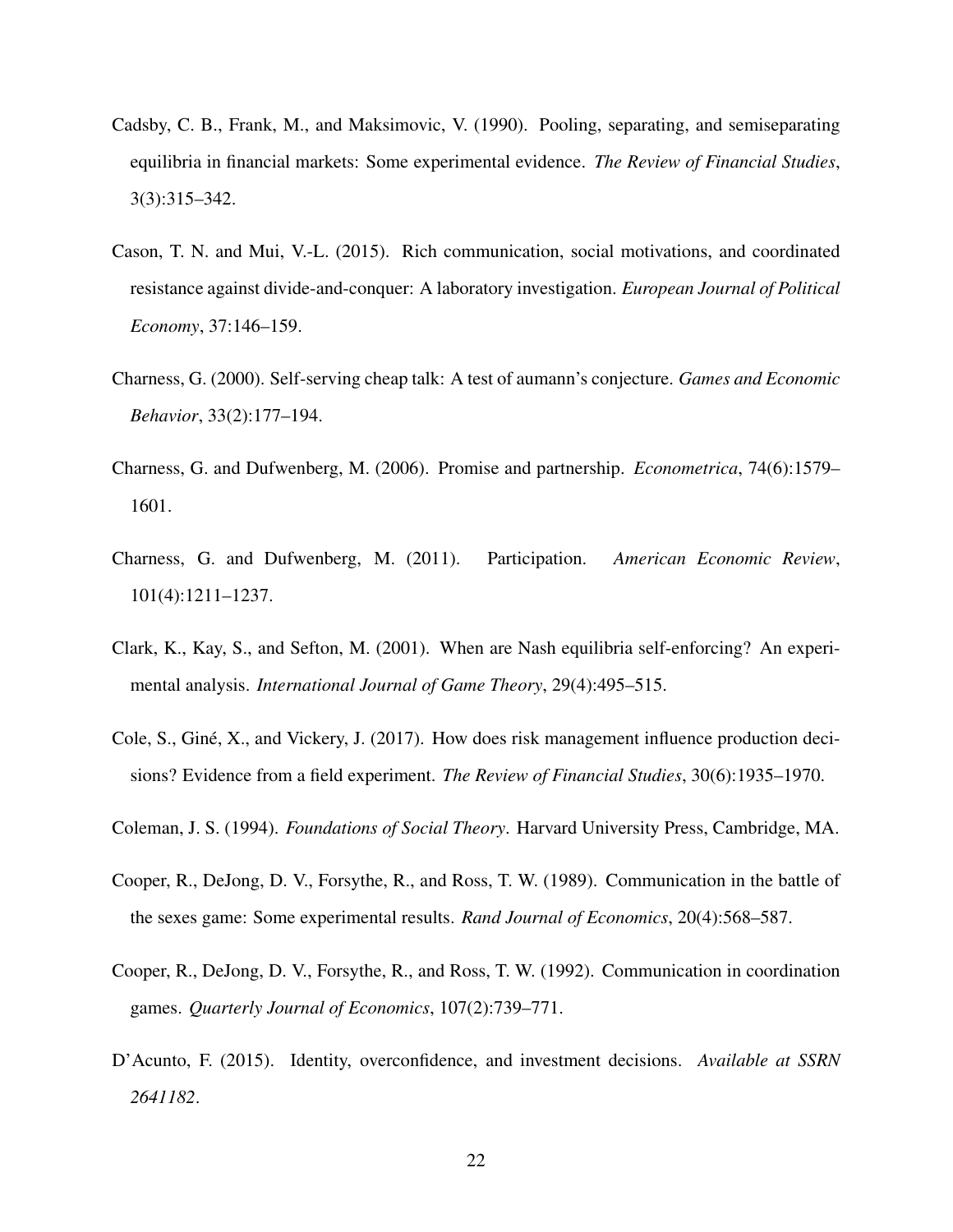- <span id="page-22-10"></span>D'Acunto, F. (2018). Tear down this wall street: Anti-market rhetoric, motivated beliefs, and investment. Available at SSRN 3213904.
- <span id="page-22-0"></span>D'Acunto, F., Prokopczuk, M., and Weber, M. (2018). Historical antisemitism, ethnic specialization, and financial development. *The Review of Economic Studies*, 86(3):1170–1206.
- <span id="page-22-6"></span>Di Bartolomeo, G., Dufwenberg, M., Papa, S., and Francesco Passarelli (2019). Promises, expectations and causation. *Games and Economic Behavior*, 113:137–146.
- <span id="page-22-2"></span>Du, N., Li, L., Lu, T., and Lu, X. (2019). Prosocial compliance in P2P lending: A natural field experiment. *Management Science, forthcoming*.
- <span id="page-22-7"></span>Duffy, J. and Feltovich, N. (2002). Do actions speak louder than words? An experimental comparison of observation and cheap talk. *Games and Economic Behavior*, 39(1):1–27.
- <span id="page-22-8"></span>Duffy, J. and Feltovich, N. (2006). Words, deeds, and lies: Strategic behaviour in games with multiple signals. *Review of Economic Studies*, 73:669–688.
- <span id="page-22-9"></span>Dufwenberg, M., Li, F., and Smith, A. (2018). Promises and punishment. *Working Paper*.
- <span id="page-22-3"></span>Ederer, F. and Stremitzer, A. (2017). Promises and expectations. *Games and Economic Behavior*, 106:161–178.
- <span id="page-22-4"></span>Ellingsen, T. and Johannesson, M. (2004). Promises, threats and fairness. *The Economic Journal*, 114:397–420.
- <span id="page-22-5"></span>Fischbacher, U. and Franziska Follmi-Heusi (2013). Lies in disguise - an experimental study on cheating. *Journal of the European Economic Association*, 11(3):525–547.
- <span id="page-22-1"></span>Fisman, R., Paravisini, D., and Vig, V. (2017). Cultural proximity and loan outcomes. *American Economic Review*, 107(2):457–92.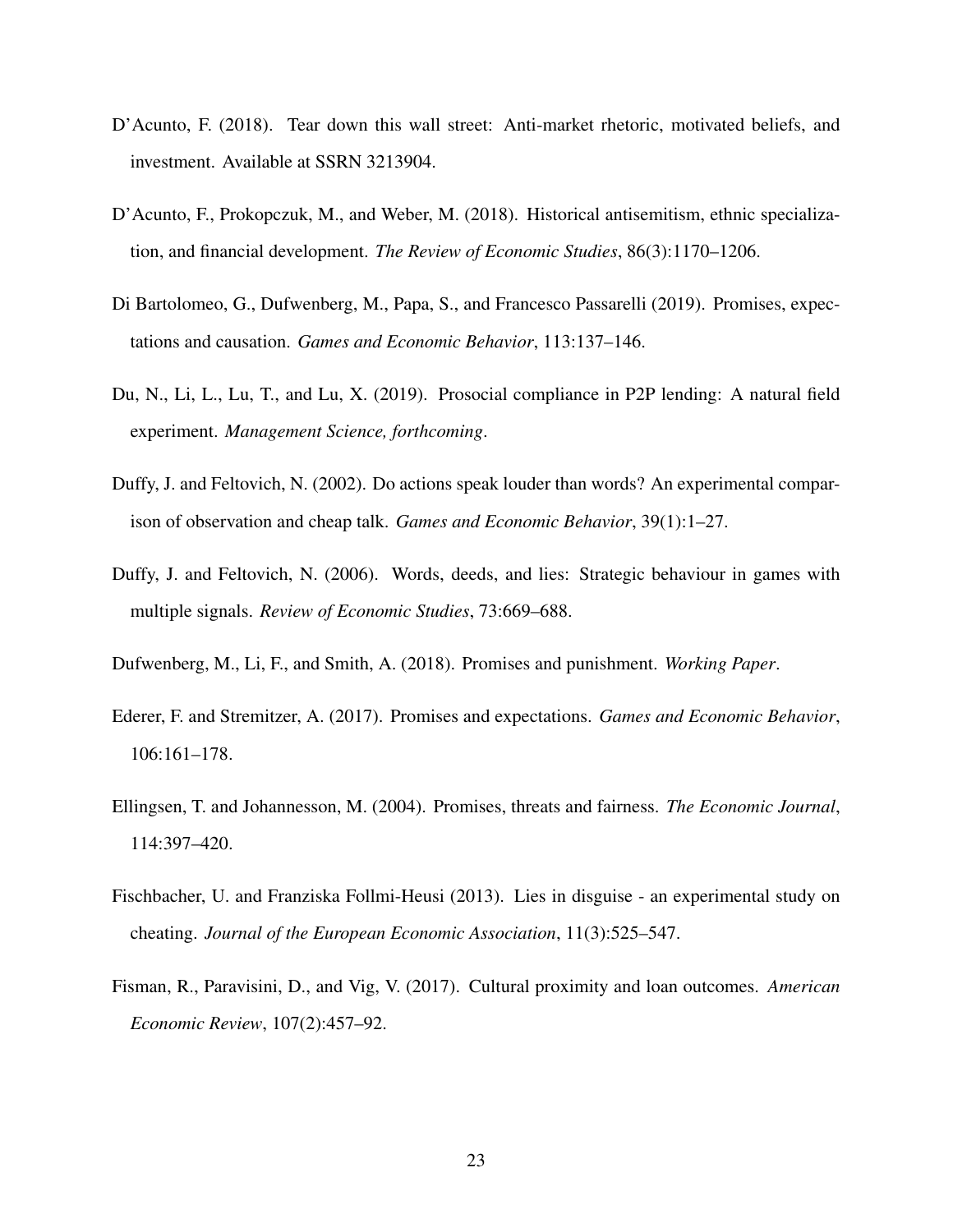- <span id="page-23-5"></span>Frydman, C., Barberis, N., Camerer, C., Bossaerts, P., and Rangel, A. (2014). Using neural data to test a theory of investor behavior: An application to realization utility. *The Journal of finance*, 69(2):907–946.
- <span id="page-23-6"></span>Frydman, C. and Camerer, C. (2016). Neural evidence of regret and its implications for investor behavior. *The Review of Financial Studies*, 29(11):3108–3139.
- <span id="page-23-7"></span>Frydman, C. and Nave, G. (2016). Extrapolative beliefs in perceptual and economic decisions: Evidence of a common mechanism. *Management Science*, 63(7):2340–2352.
- <span id="page-23-8"></span>Fukuyama, F. (1995). *Trust*. Free Press, New York, NY.
- <span id="page-23-1"></span>Gavish, B. and Kalay, A. (1983). On the asset substitution problem. *Journal of Financial and Quantitative Analysis*, 18(1):21–30.
- <span id="page-23-0"></span>Geanakoplos, J., Pearce, D., and Stacchetti, E. (1989). Psychological games and sequential rationality. *Games and Economic Behavior*, 1:60–79.
- <span id="page-23-3"></span>Gillette, A. B., Noe, T. H., and Rebello, M. J. (2003). Corporate board composition, protocols, and voting behavior: Experimental evidence. *The Journal of Finance*, 58(5):1997–2031.
- <span id="page-23-9"></span>Glaeser, E., Laibson, D., Scheinkman, J., and Soutter, C. (2000). Measuring trust. *Quarterly Journal of Economics*, 115(3):811–846.
- <span id="page-23-10"></span>Gneezy, U. (2005). Deception: THe role of consequences. *American Economic Review*, 95(1):384–394.
- <span id="page-23-4"></span>Gneezy, U., Kapteyn, A., and Potters, J. (2003). Evaluation periods and asset prices in a market experiment. *The Journal of Finance*, 58(2):821–837.
- <span id="page-23-2"></span>Green, R. C. (1984). Investment incentives, debt, and warrants. *Journal of financial Economics*, 13(1):115–136.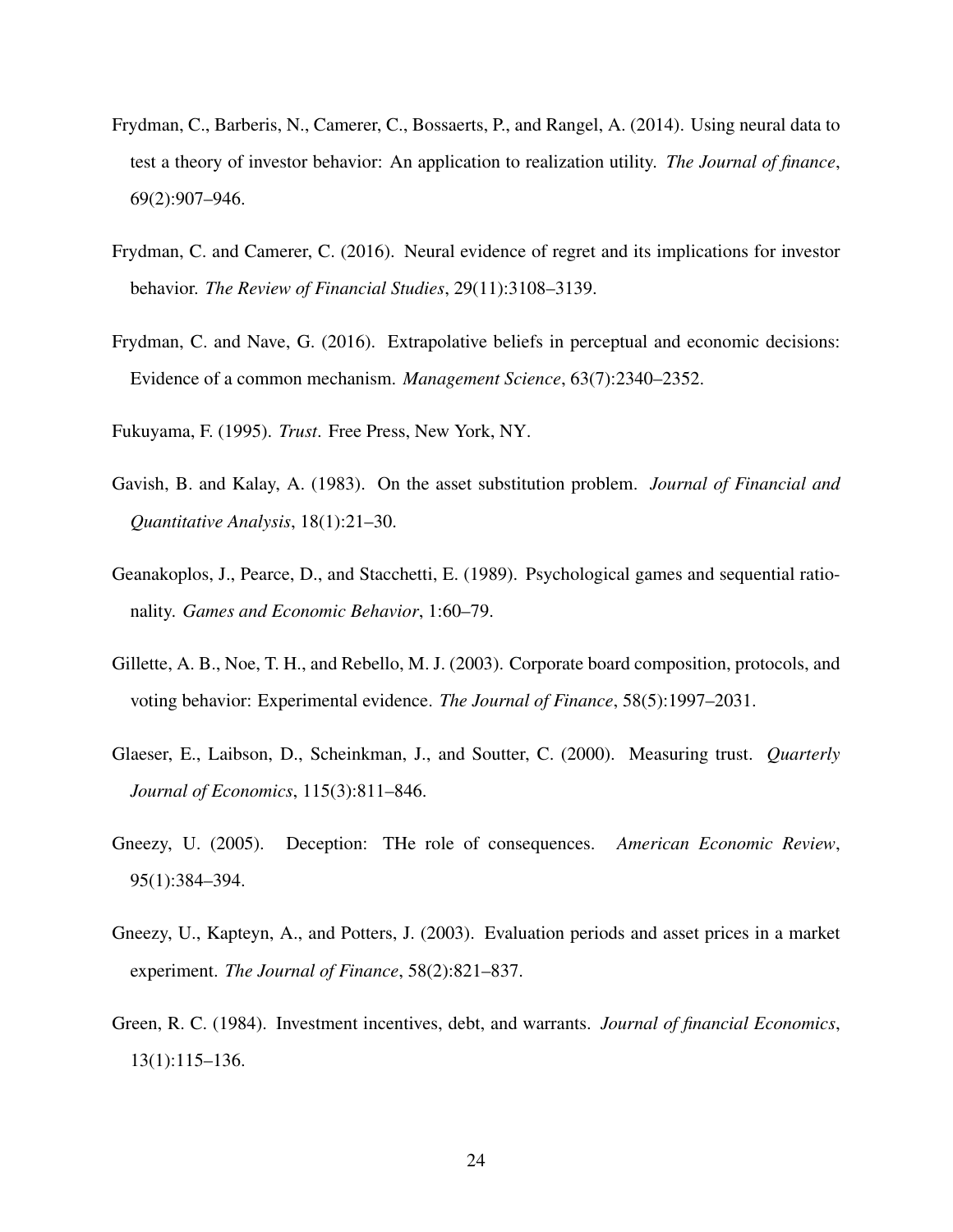- <span id="page-24-3"></span>Green, R. C. and Talmor, E. (1986). Asset substitution and the agencycosts of debt financing. *Journal of Banking & Finance*, 10(3):391–399.
- <span id="page-24-0"></span>Guiso, L., Sapienza, P., and Zingales, L. (2004). The role of social capital in financial development. *American Economic Review*, 94:526–556.
- <span id="page-24-7"></span>Guiso, L., Sapienza, P., and Zingales, L. (2006). Does culture affect economic outcomes? *Journal of Economic Perspectives*, 20:23–48.
- <span id="page-24-1"></span>Guiso, L., Sapienza, P., and Zingales, L. (2008). Trusting the stock market. *Journal of Finance*, 63:2557–2600.
- <span id="page-24-8"></span>Guiso, L., Sapienza, P., and Zingales, L. (2009). Cultural biases in economic exchange. *Quarterly Journal of Economics*, 124(3):1095–1131.
- <span id="page-24-2"></span>Gurun, U. G., Stoffman, N., and Yonker, S. E. (2017). Trust busting: The effect of fraud on investor behavior. *The Review of Financial Studies*, 31(4):1341–1376.
- <span id="page-24-6"></span>Haigh, M. S. and List, J. A. (2005). Do professional traders exhibit myopic loss aversion? An experimental analysis. *The Journal of Finance*, 60(1):523–534.
- <span id="page-24-10"></span>Hara, K., Adams, A., Milland, K., Savage, S., Callison-Burch, C., and Bigham, J. P. (2018). A data-driven analysis of workers' earnings on amazon mechanical turk. In *Proceedings of the 2018 CHI Conference on Human Factors in Computing Systems*, page 449. ACM.
- <span id="page-24-5"></span>He, S., Offerman, T., and van de Ven, J. (2017). The sources of the communication gap. *Management Science*, 63(9):2832–2846.
- <span id="page-24-9"></span>He, S., Offerman, T., and van de Ven, J. (2019). The power and limits of sequential communication in coordination games. *Journal of Economic Theory*, 181:238–273.
- <span id="page-24-4"></span>Hernández-Lagos, P., Povel, P., and Sertsios, G. (2016). An experimental analysis of risk-shifting behavior. *Review of Corporate Finance Studies*, 6(1):68–101.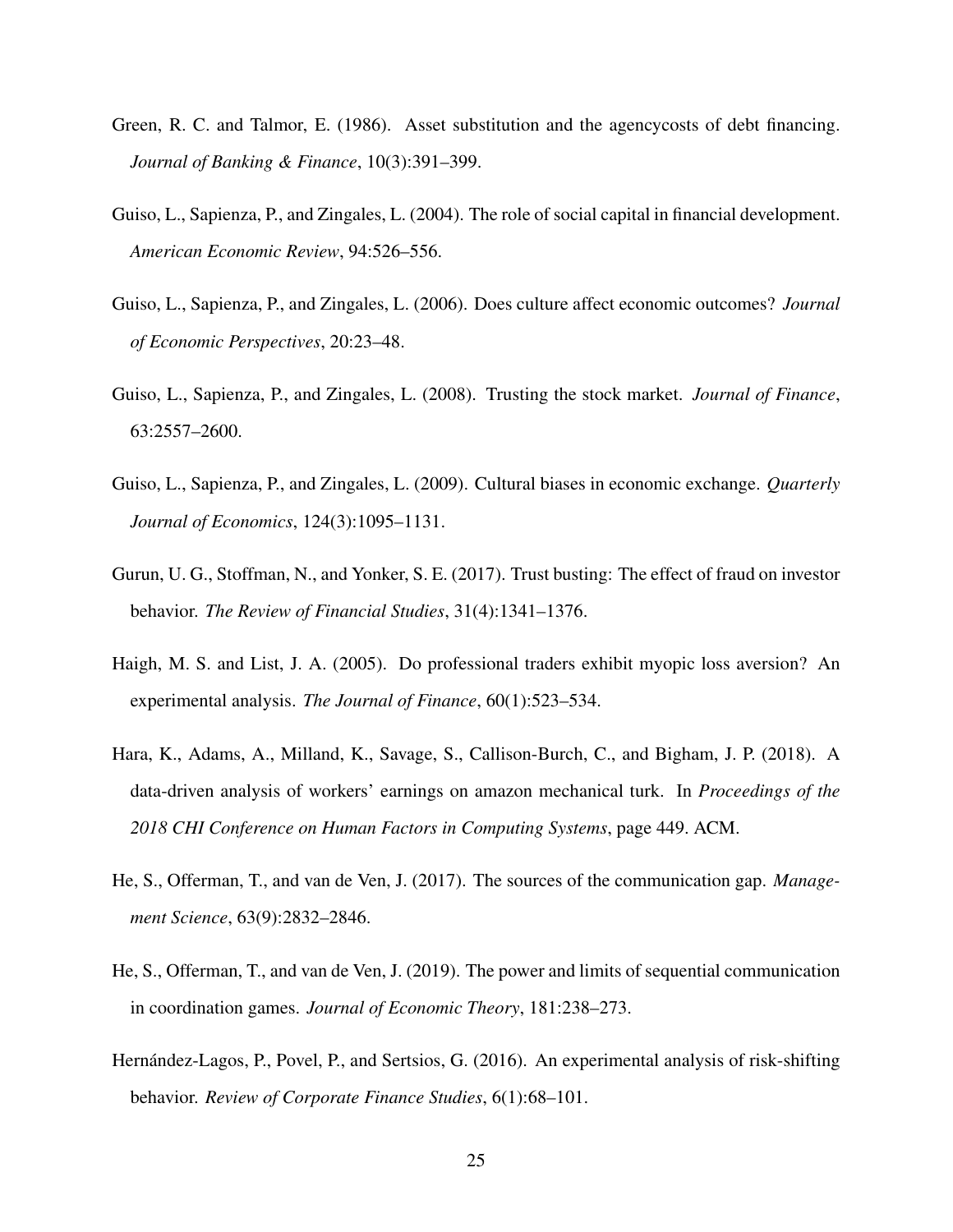- <span id="page-25-0"></span>Jensen, M. C. and Meckling, W. H. (1976). Theory of the firm: Managerial behavior, agency costs and ownership structure. *Journal of financial economics*, 3(4):305–360.
- <span id="page-25-2"></span>Kale, J. R. and Noe, T. H. (1997). Unconditional and conditional takeover offers: Experimental evidence. *The review of financial studies*, 10(3):735–766.
- <span id="page-25-6"></span>Karlan, D. S. (2005). Using experimental economics to measure social capital and predict financial decisions. *American Economic Review*, 95(5):1688–1699.
- <span id="page-25-1"></span>Karolyi, S. A. (2018). Personal lending relationships. *The Journal of Finance*, 73(1):5–49.
- <span id="page-25-3"></span>Kirchler, M., Huber, J., and Stöckl, T. (2012). Thar she bursts: Reducing confusion reduces bubbles. *American Economic Review*, 102(2):865–83.
- <span id="page-25-4"></span>Knack, S. and Keefer, P. (1997). Does social capital have an economic payoff? A cross-country investigation. *Quarterly Journal of Economics*, 112:1252–1288.
- <span id="page-25-10"></span>Kumar, A., Niessen-Ruenzi, A., and Spalt, O. G. (2015). What's in a Name? Mutual Fund Flows When Managers Have Foreign-Sounding Names. *The Review of Financial Studies*, 28(8):2281– 2321.
- <span id="page-25-5"></span>La Porta, R., Lopez de Silanes, F., Shleifer, A., and Vishny, R. (1997). Trust in large organisations. *American Economic Review*, 87(2):333–338.
- <span id="page-25-9"></span>Lian, C., Ma, Y., and Wang, C. (2018). Low Interest Rates and Risk-Taking: Evidence from Individual Investment Decisions. *The Review of Financial Studies*, 32(6):2107–2148.
- <span id="page-25-7"></span>Mazar, N., On, A., and Ariely, D. (2008). The dishonesty of honest people: A theory of selfconcept maintenance. *Journal of Marketing Research*, 45:633–644.
- <span id="page-25-8"></span>Palfrey, T., Rosenthal, H., and Roy, N. (2017). How cheap talk enhances efficiency in threshold public goods games. *Games and Economic Behavior*, 101:234–259.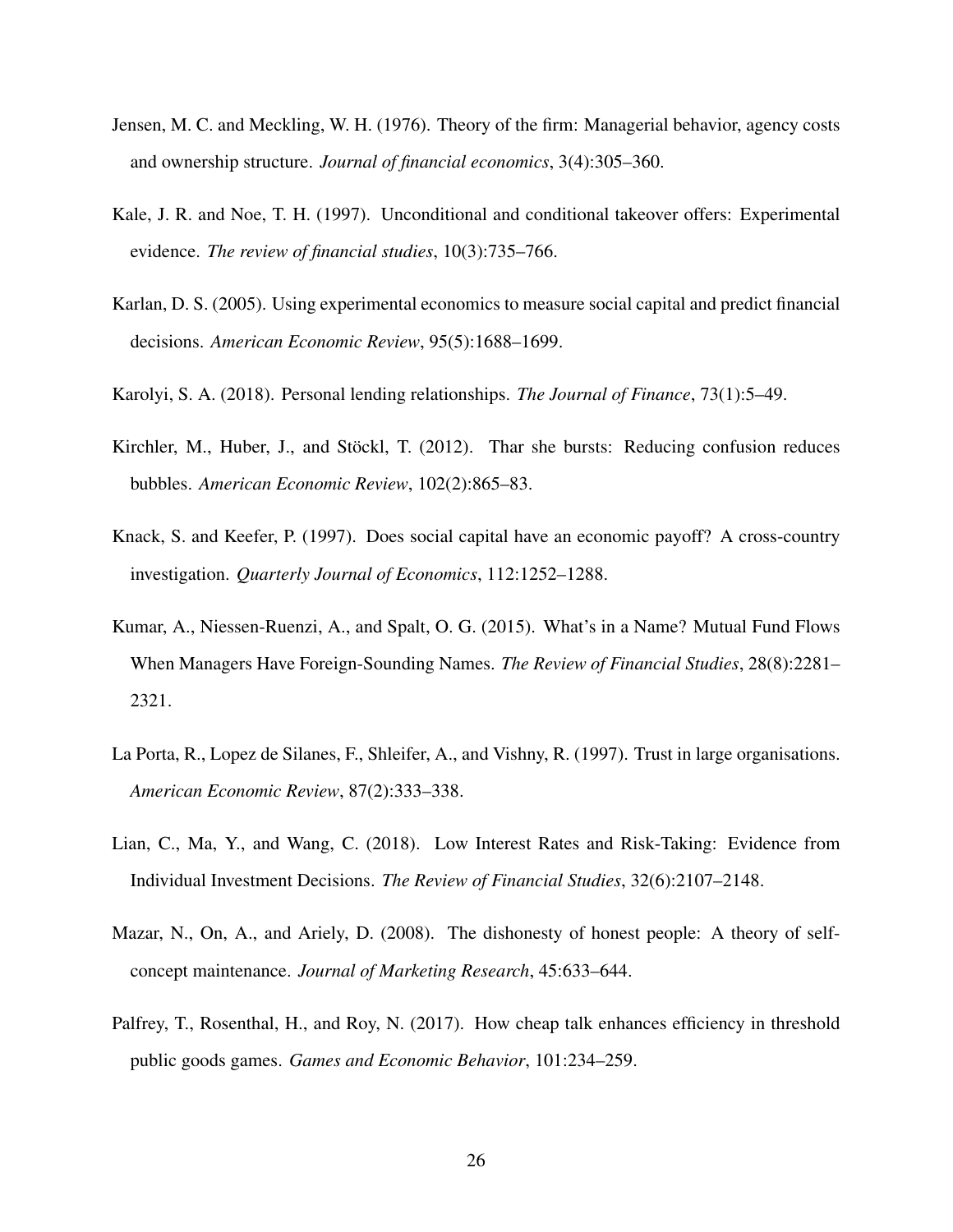- <span id="page-26-3"></span>Petersen, M. A. and Rajan, R. G. (1994). The benefits of lending relationships: Evidence from small business data. *The journal of finance*, 49(1):3–37.
- <span id="page-26-5"></span>Philippon, T. (2016). The fintech opportunity. Technical report, National Bureau of Economic Research.
- <span id="page-26-6"></span>Pikulina, E., Renneboog, L., and Tobler, P. N. (2017). Overconfidence and investment: An experimental approach. *Journal of Corporate Finance*, 43:175–192.
- <span id="page-26-8"></span>Putnam, R. (1993). *Making Democracy Work: Civic Traditions inModern Italy*. Princeton University Press, Princeton, NJ.
- <span id="page-26-2"></span>Rajan, R. G. (1992). Insiders and outsiders: The choice between informed and arm's-length debt. *The Journal of finance*, 47(4):1367–1400.
- <span id="page-26-1"></span>Sapienza, P., Toldra-Simats, A., and Zingales, L. (2013). Understanding trust. *Economic Journal*, 123(573):1313–1332.
- <span id="page-26-4"></span>Schenone, C. (2009). Lending relationships and information rents: Do banks exploit their information advantages? *The Review of Financial Studies*, 23(3):1149–1199.
- <span id="page-26-10"></span>Schniter, E., Sheremeta, R. M., and Sznycer, D. (2013). Building and rebuilding trust with promises and apologies. *Journal of Economic Behavior and Organization*, 94:242–256.
- <span id="page-26-9"></span>Servatka, M., Tucker, S., and Vadovic, R. (2011). Building and rebuilding trust with promises and apologies. *Journal of Economic Psychology*, 32:700–709.
- <span id="page-26-7"></span>Smith, V. L., Suchanek, G. L., and Williams, A. W. (1988). Bubbles, crashes, and endogenous expectations in experimental spot asset markets. *Econometrica: Journal of the Econometric Society*, pages 1119–1151.
- <span id="page-26-0"></span>Stiglitz, J. E. and Weiss, A. (1981). Credit rationing in markets with imperfect information. *The American economic review*, 71(3):393–410.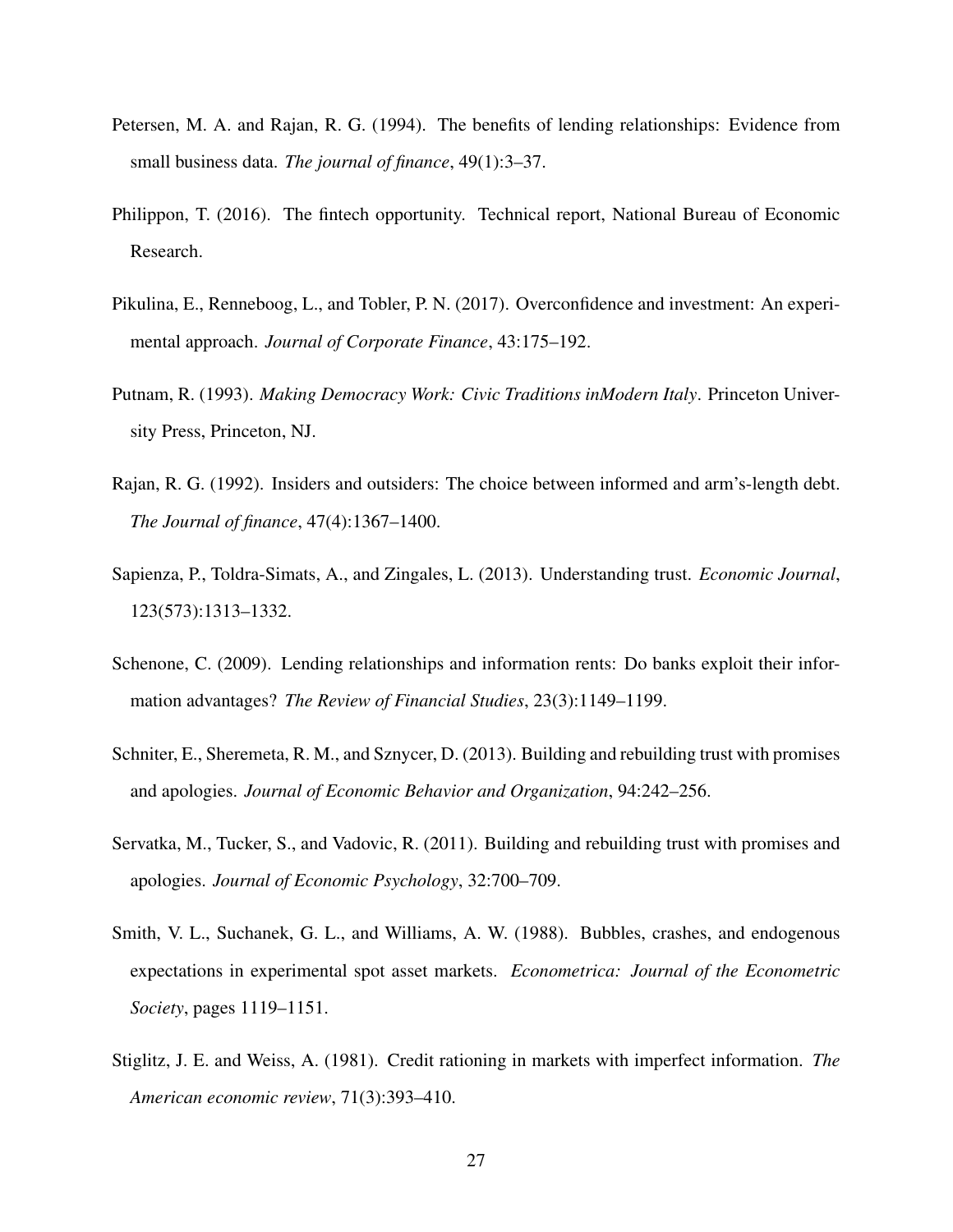- <span id="page-27-0"></span>Thakor, A. V. (2019). Fintech and banking: What do we know? *Journal of Financial Intermediation*, page 100833.
- <span id="page-27-1"></span>van den Assem, M. J., van Dolder, D., and Thaler, R. H. (2012). Split or steal? Cooperative behavior when the stakes are large. *Management Science*, 58(1):2–20.
- <span id="page-27-2"></span>Vanberg, C. (2008). Why do people keep their promises? An experimental test of two explanations. *Econometrica*, 76(6):1467–1480.
- <span id="page-27-4"></span>Wang, S. and Houser, D. (2019). Demanding or deferring? An experimental analysis of the economic value of communication with attitude. *Games and Economic Behavior*, 115:381–395.
- <span id="page-27-3"></span>Wu, J. (2018). Indirect higher order beliefs and cooperation. *Experimental Economics*, 21(4):858– 876.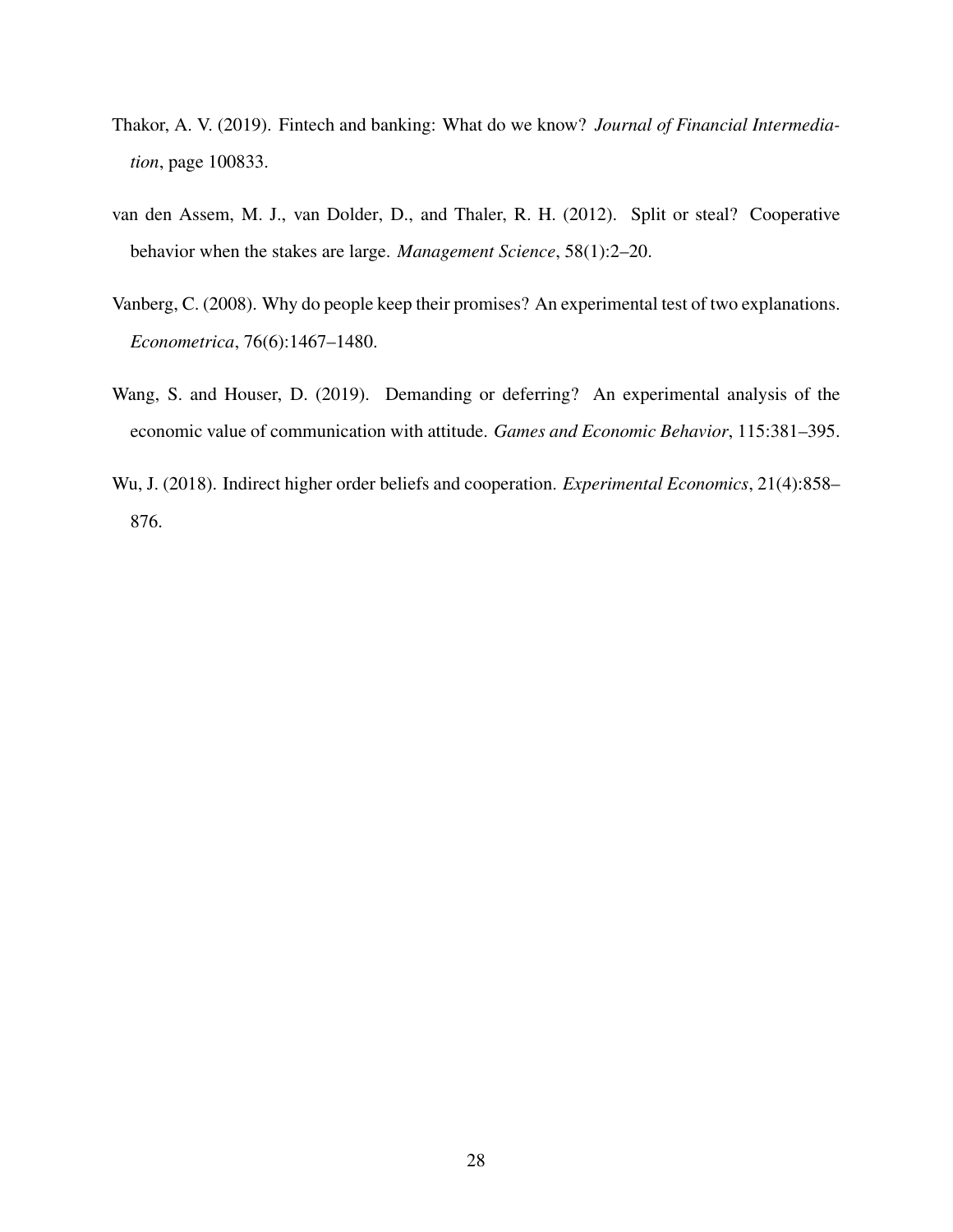### Examples of promises

<span id="page-28-0"></span>"i will not be rolling"

"I don't plan to roll."

"I can choose don't roll if you choose In, maximizing our odds."

"Lets not risk it and don't roll" 

### Examples of non-promises

"Hi. I hope you try to create a fair outcome." "Good luck!" "Hello" "Hi there, hope you are having a nice Monday.I am excited to participate in this with you"

### Table 3: Illustration of messages.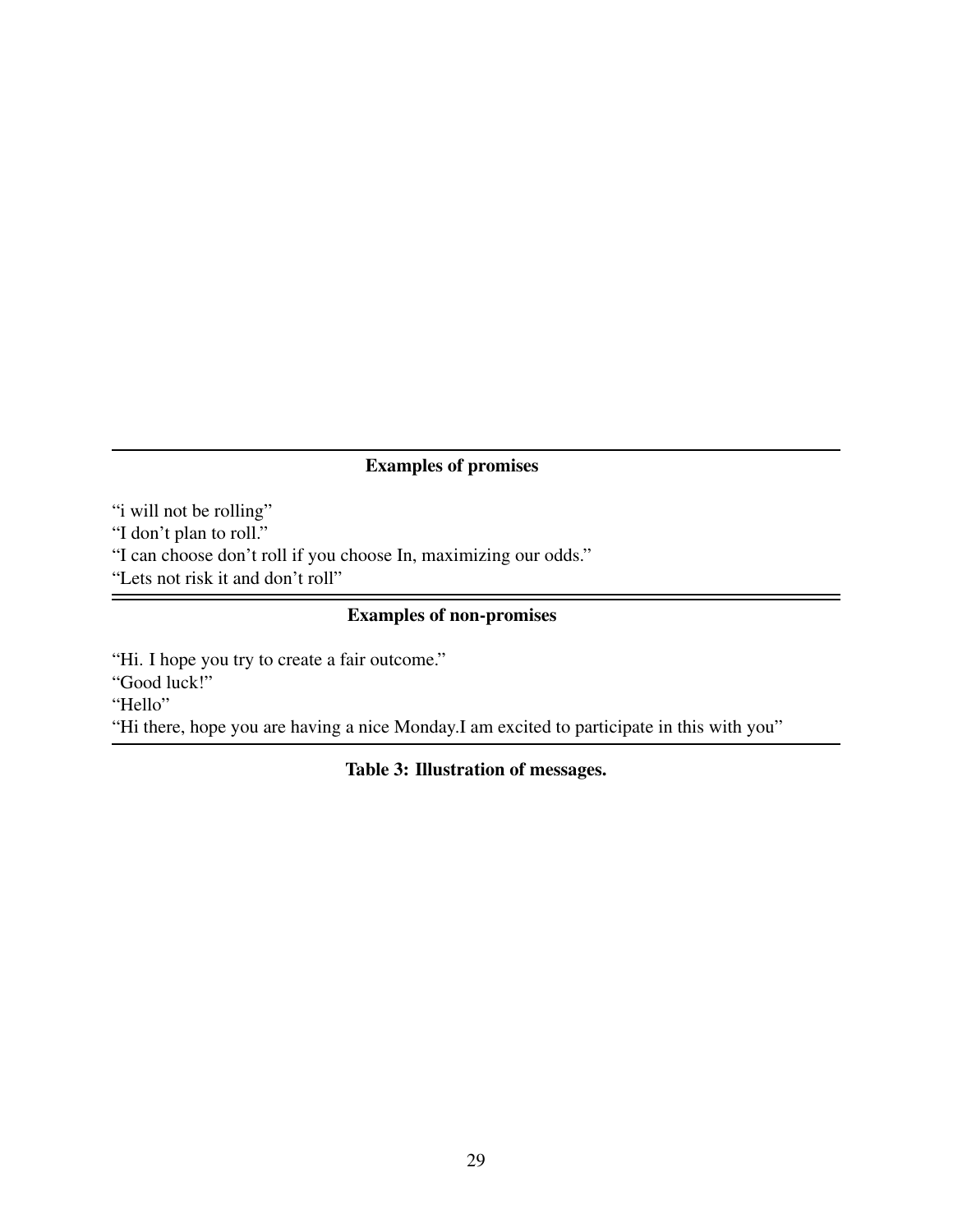<span id="page-29-0"></span>

|                               | Panel A        |       |
|-------------------------------|----------------|-------|
|                               | N              | Mean  |
| Communication                 | 120            | 0.750 |
| Communication with promise    | 14             | 0.786 |
| Communication without promise | 106            | 0.745 |
| No communication              | 91             | 0.703 |
| Total                         | 211            | 0.730 |
|                               | <b>Panel B</b> |       |
|                               | N              | Mean  |
| Communication                 | 94             | 0.723 |
| Communication with promise    | 10             | 0.700 |
| Communication without promise | 84             | 0.726 |

Total 0.710 Panel A (B) presents the proportion of lenders that choose In in the strategy-method setting (the dynamic setting).

No communication 68 0.691<br>Total 162 0.710

Table 4: Summary Statistics: Lender decision to choose In.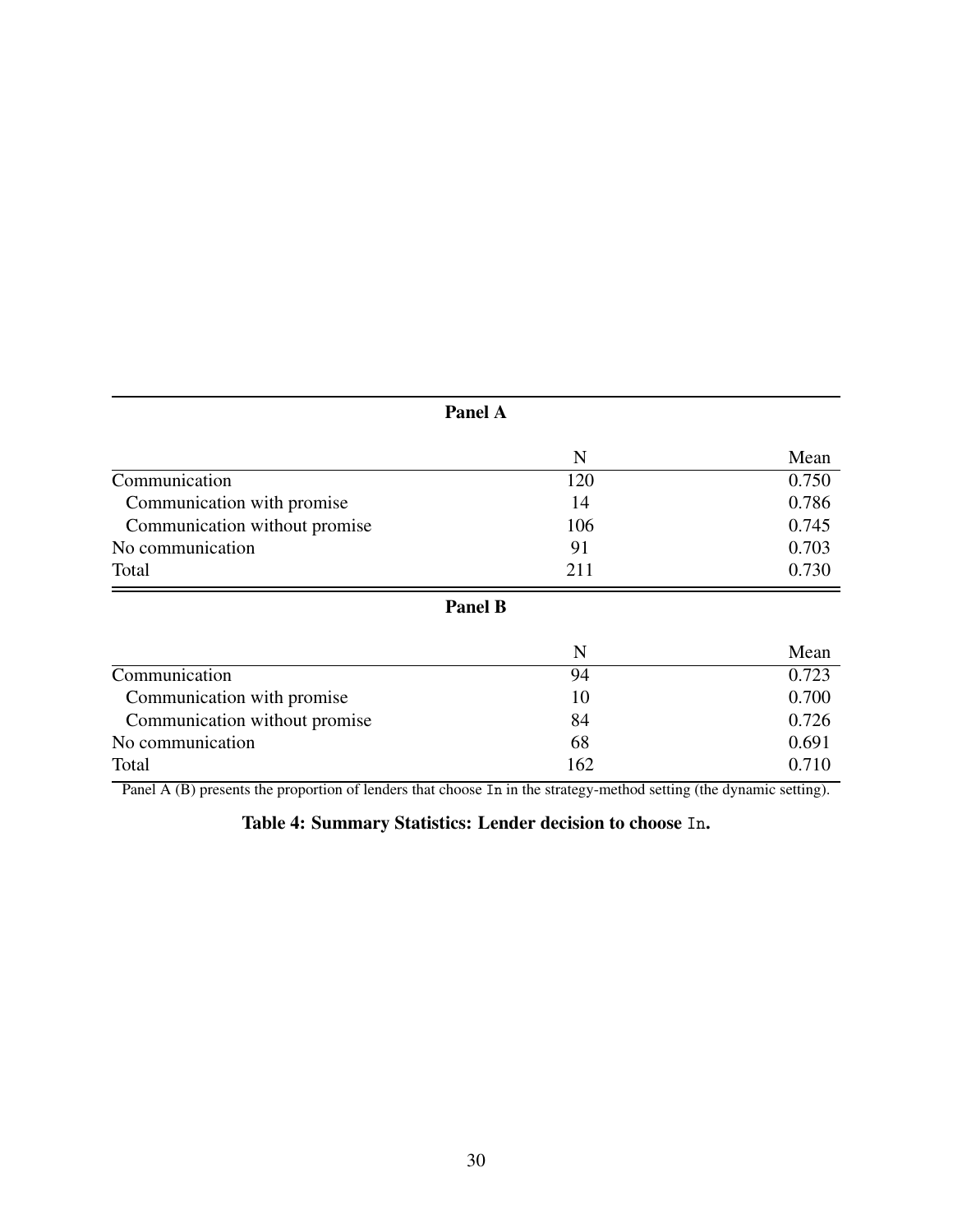<span id="page-30-0"></span>

| Dependent Variable: | Lender chooses In |                                |                            |             |                       |            |
|---------------------|-------------------|--------------------------------|----------------------------|-------------|-----------------------|------------|
| Communication:      | <b>Both</b>       | <b>B</b> oth<br>N <sub>0</sub> | <b>B</b> oth<br><b>Yes</b> | Yes         | Yes<br>N <sub>o</sub> | Yes<br>Yes |
| Dynamic:            | <b>Both</b>       |                                |                            | <b>Both</b> |                       |            |
|                     | (1)               | (2)                            | (3)                        | (4)         | (5)                   | (6)        |
| Communication       | 0.040             | 0.047                          | 0.032                      |             |                       |            |
|                     | (0.85)            | (0.75)                         | (0.44)                     |             |                       |            |
| Promise             |                   |                                |                            | 0.013       | 0.040                 | $-0.026$   |
|                     |                   |                                |                            | (0.14)      | (0.34)                | $(-0.17)$  |
| $\mathbf N$         | 373               | 211                            | 162                        | 214         | 120                   | 94         |
| $R-sq$              | 0.002             | 0.003                          | 0.001                      | 0.000       | 0.001                 | 0.000      |

This table presents regression estimates from linear probability models in which the dependent variable is a binary variable that equals one if the lender chooses In. *Communication* is a binary variable that equals one if the game allows communication. *Promise* is a binary variable that equals one if the borrower message includes an explicit promise that she will choose Don't Roll. *t*-statistics using robust standard errors are in brackets. \*, \*\* and \*\*\* indicate significance better than 10%, 5%, and 1% respectively.

### Table 5: Regressions: Lender decision to choose In.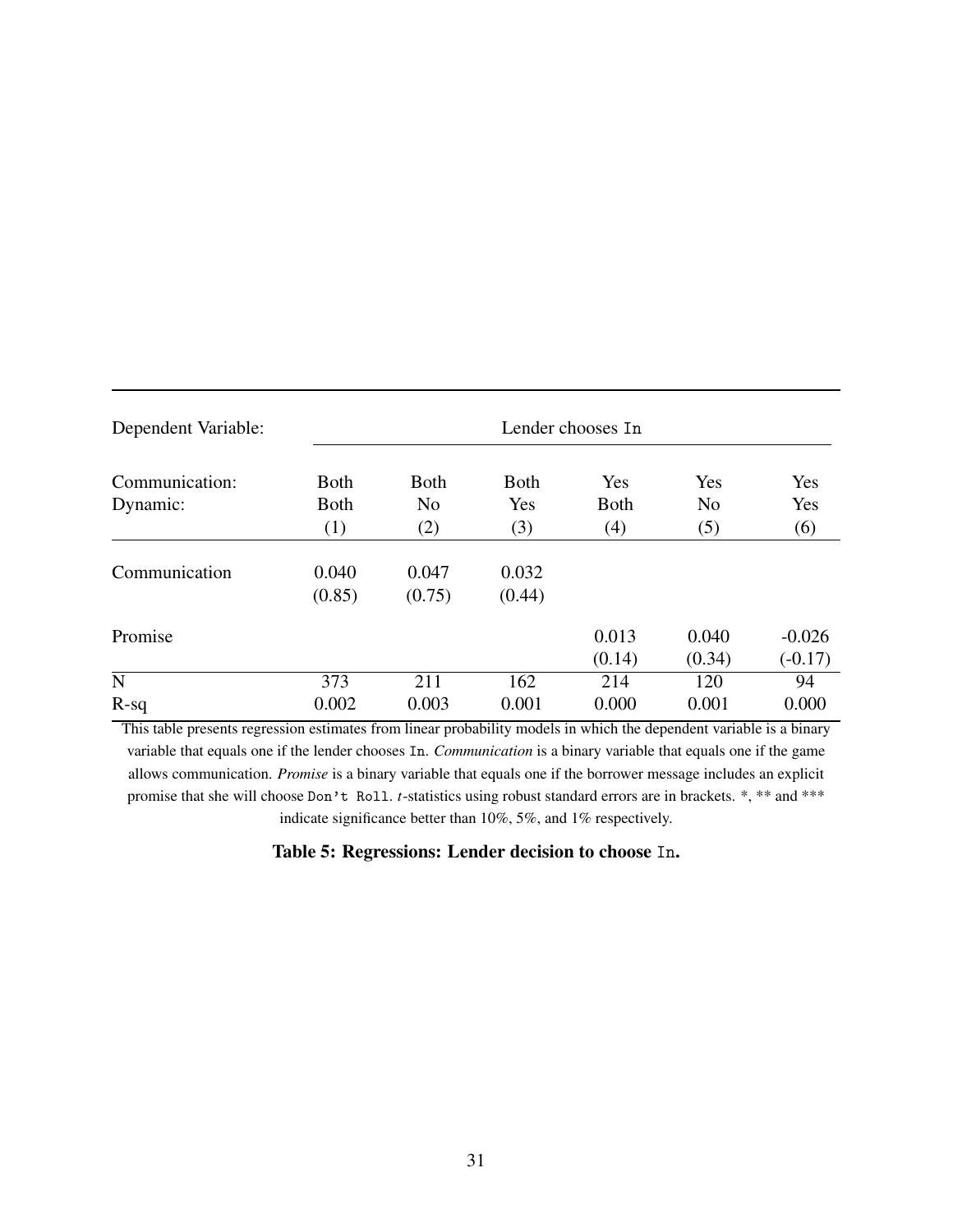<span id="page-31-0"></span>

|                               | Panel A        |       |
|-------------------------------|----------------|-------|
|                               | N              | Mean  |
| Communication                 | 120            | 0.625 |
| Communication with promise    | 14             | 0.214 |
| Communication without promise | 106            | 0.679 |
| No communication              | 91             | 0.615 |
| Total                         | 211            | 0.621 |
|                               | <b>Panel B</b> |       |
|                               | N              | Mean  |
| Communication                 | 68             | 0.544 |
| Communication with promise    | 7              | 0.143 |
| Communication without promise | 61             | 0.590 |
| No communication              | 47             | 0.723 |
| Total                         | 115            | 0.617 |

Total  $115$  0.617 Panel A (B) presents the proportion of borrowers that choose Ro11 in strategy-method games (dynamic games).

Table 6: Summary Statistics: Borrower decision to choose Roll.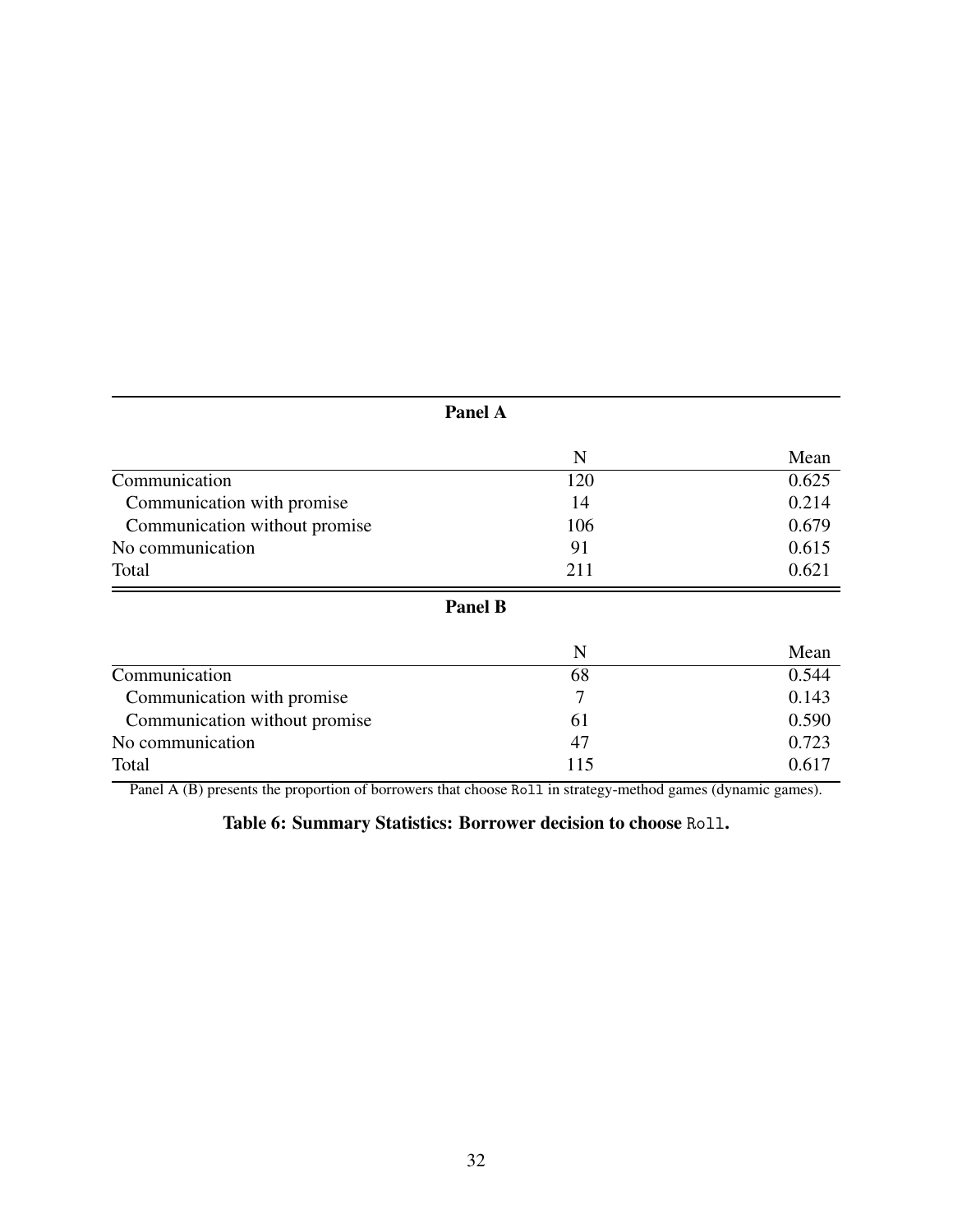<span id="page-32-0"></span>

| Dependent Variable: |             |                |             |
|---------------------|-------------|----------------|-------------|
| Communication:      | Yes         | Yes            | Yes         |
| Dynamic:            | <b>Both</b> | N <sub>o</sub> | Yes         |
|                     | (1)         | (2)            | (3)         |
| Promise             | $-0.402***$ | $-0.465***$    | $-0.329***$ |
|                     | $(-4.75)$   | $(-3.89)$      | $(-2.98)$   |
| ${\bf N}$           | 214         | 120            | 94          |
| $R-sq$              | 0.064       | 0.095          | 0.043       |

This table presents regression estimates from linear probability models in a sample of communication games. The dependent variable is a binary variable that equals one if the borrower chooses Roll. *Promise* is a binary variable that equals one if the borrower message includes an explicit promise that she will choose Don't Roll. *t*-statistics using robust standard errors are in brackets. \*, \*\* and \*\*\* indicate significance better than 10%, 5%, and 1% respectively.

### Table 7: Regressions: Borrower promise and decision to choose Roll.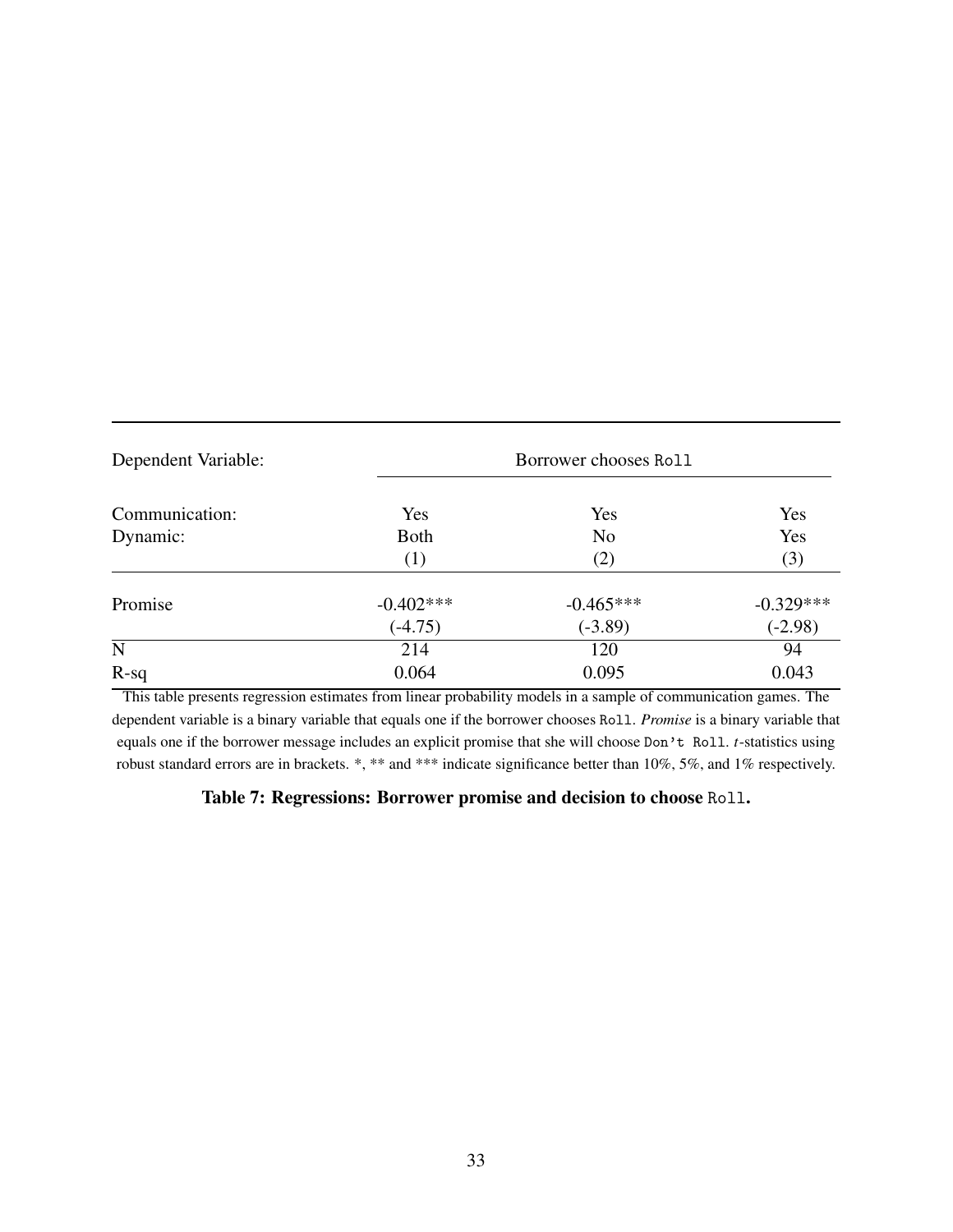<span id="page-33-0"></span>

| Dependent Variable: |                | Borrower chooses Roll |            |
|---------------------|----------------|-----------------------|------------|
| Dynamic:            | N <sub>0</sub> | N <sub>0</sub>        | Yes        |
| Lender chooses In:  | <b>Both</b>    | Yes                   | Yes        |
|                     | (1)            | (2)                   | (3)        |
| Communication       | 0.010          | 0.031                 | $-0.179**$ |
|                     | (0.14)         | (0.39)                | $(-2.00)$  |
| ${\bf N}$           | 211            | 154                   | 115        |
| $R-sq$              | 0.000          | 0.001                 | 0.033      |

This table presents regression estimates from linear probability models in a sample of communication games. The dependent variable is a binary variable that equals one if the borrower chooses Roll. *Promise* is a binary variable that equals one if the borrower message includes an explicit promise that she will choose Don't Roll. *t*-statistics using robust standard errors are in brackets. \*, \*\* and \*\*\* indicate significance better than 10%, 5%, and 1% respectively.

Table 8: Regressions: Communication and borrower decision to choose Roll.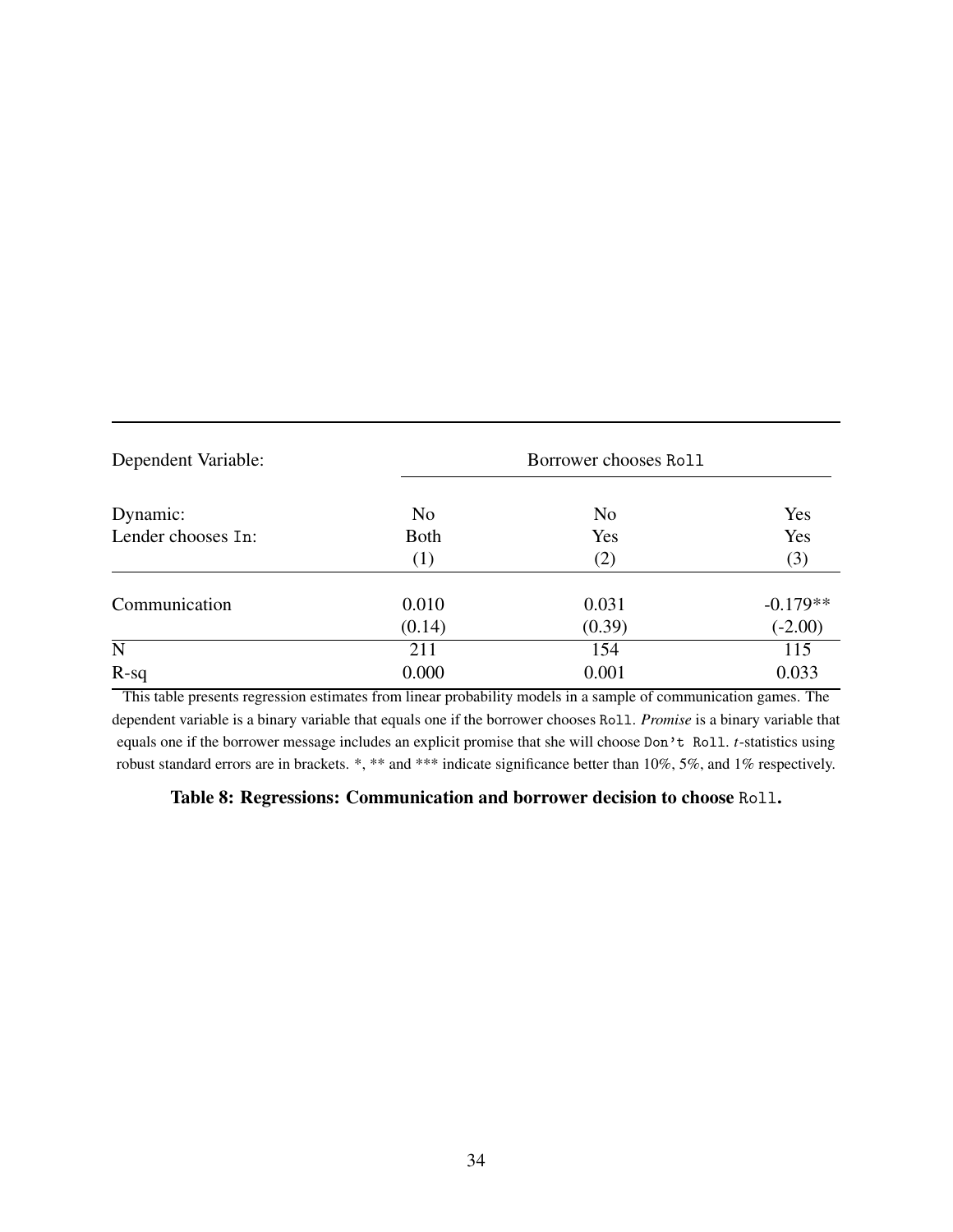<span id="page-34-0"></span>

|                              | Average expected payoff | Standard error |  |
|------------------------------|-------------------------|----------------|--|
| Actual lender decision       | 18.83                   | 0.38           |  |
| Hypothetical lender decision | 20.33                   | 0.15           |  |
| Difference                   | $15***$                 | 0.35           |  |

This table presents the average expected payoff for the lenders in the strategy method setting with communication based on their actual decisions and hypothetically decisions in which they choose *In* only if the borrowers to choose

 $Don't Roll$ . The lender's expected payoff is 20 if she chooses  $Out$ , 25 if she chooses *In* and borrower chooses *Don'tRoll*, and 15 if she chooses *In* and borrower chooses *Roll*. \*, \*\* and \*\*\* indicate significance better than 10%, 5%, and 1% respectively.

### Table 9: Expected improvement of lender payoff if choosing based on borrower promise.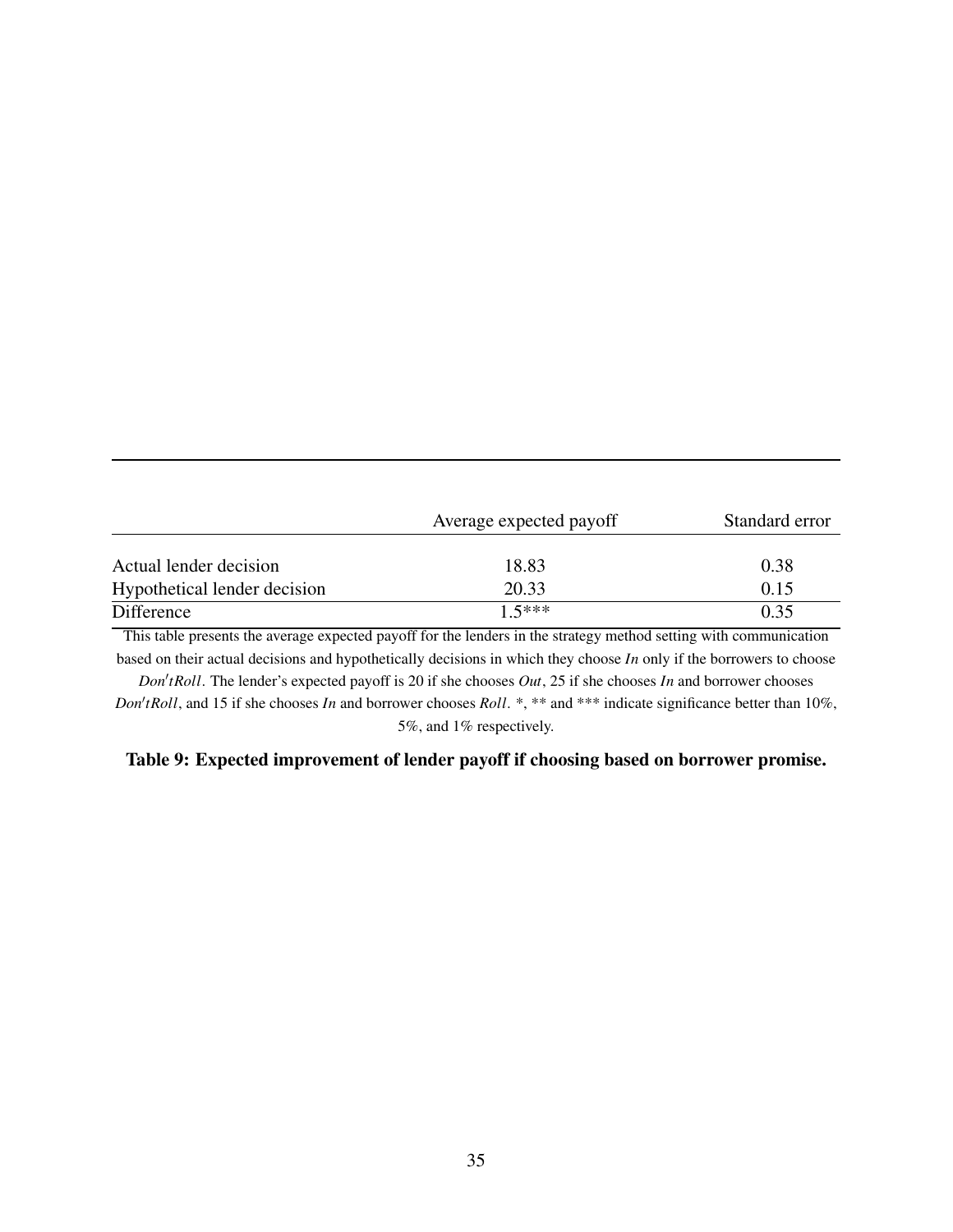<span id="page-35-0"></span>

| Dependent Variable: | Borrower chooses Roll |                |            |             |             |            |
|---------------------|-----------------------|----------------|------------|-------------|-------------|------------|
| Communication:      | Yes                   | <b>Yes</b>     | Yes        | <b>Yes</b>  | Yes         | <b>Yes</b> |
| Dynamic:            | Both                  | N <sub>0</sub> | Yes        | <b>Both</b> | No          | <b>Yes</b> |
|                     | (1)                   | (2)            | (3)        | (4)         | (5)         | (6)        |
| Promise             | $-0.369***$           | $-0.454***$    | $-0.299**$ | $-0.313***$ | $-0.411***$ | $-0.225**$ |
|                     | $(-4.20)$             | $(-3.72)$      | $(-2.59)$  | $(-3.65)$   | $(-3.31)$   | $(-2.17)$  |
| Age                 | $0.009***$            | $0.006*$       | 0.007      | $0.009***$  | $0.007*$    | 0.009      |
|                     | (2.88)                | (1.94)         | (1.22)     | (3.00)      | (1.95)      | (1.48)     |
| Male                | $-0.064$              | 0.006          | $-0.076$   | $-0.088$    | $-0.026$    | $-0.087$   |
|                     | $(-0.97)$             | (0.08)         | $(-0.71)$  | $(-1.38)$   | $(-0.31)$   | $(-0.83)$  |
| <b>RiskAversion</b> |                       |                |            | $-0.109***$ | $-0.098**$  | $-0.104**$ |
|                     |                       |                |            | $(-3.45)$   | $(-2.14)$   | $(-2.35)$  |
| N                   | 214                   | 120            | 94         | 214         | 120         | 94         |
| $R-sq$              | 0.103                 | 0.116          | 0.071      | 0.155       | 0.153       | 0.130      |

### Panel A: Borrower promise and decision to choose Roll.

#### Panel B: Communication and borrower decision to choose Roll.

| Dependent Variable: | Borrower chooses Roll |                |           |                |                |             |
|---------------------|-----------------------|----------------|-----------|----------------|----------------|-------------|
| Dynamic:            | N <sub>0</sub>        | N <sub>0</sub> | Yes       | N <sub>0</sub> | N <sub>0</sub> | Yes         |
| Lender chooses In:  | Both                  | <b>Yes</b>     | Yes       | Both           | Yes            | Yes         |
|                     | (1)                   | (2)            | (3)       | (4)            | (5)            | (6)         |
| Communication       | 0.009                 | 0.033          | $-0.166*$ | $-0.015$       | 0.005          | $-0.071$    |
|                     | (0.13)                | (0.42)         | $(-1.84)$ | $(-0.23)$      | (0.07)         | $(-0.80)$   |
| Age                 | $0.007**$             | $0.007**$      | $-0.000$  | $0.008***$     | $0.008**$      | 0.004       |
|                     | (2.36)                | (2.46)         | $(-0.09)$ | (2.67)         | (2.54)         | (0.90)      |
| Male                | $-0.009$              | 0.016          | $-0.096$  | $-0.034$       | $-0.026$       | $-0.115$    |
|                     | $(-0.13)$             | (0.20)         | $(-1.01)$ | $(-0.53)$      | $(-0.34)$      | $(-1.31)$   |
| <b>RiskAversion</b> |                       |                |           | $-0.137***$    | $-0.115***$    | $-0.173***$ |
|                     |                       |                |           | $(-4.33)$      | $(-3.11)$      | $(-4.62)$   |
| $\mathbf N$         | 211                   | 154            | 115       | 211            | 154            | 115         |
| $R-sq$              | 0.023                 | 0.034          | 0.042     | 0.100          | 0.089          | 0.179       |

Panels A, B replicate Tables [7,](#page-32-0) and [8](#page-33-0) with additional control variables on borrower characteristics, respectively.

Table 10: Robustness: Control for borrower characteristics.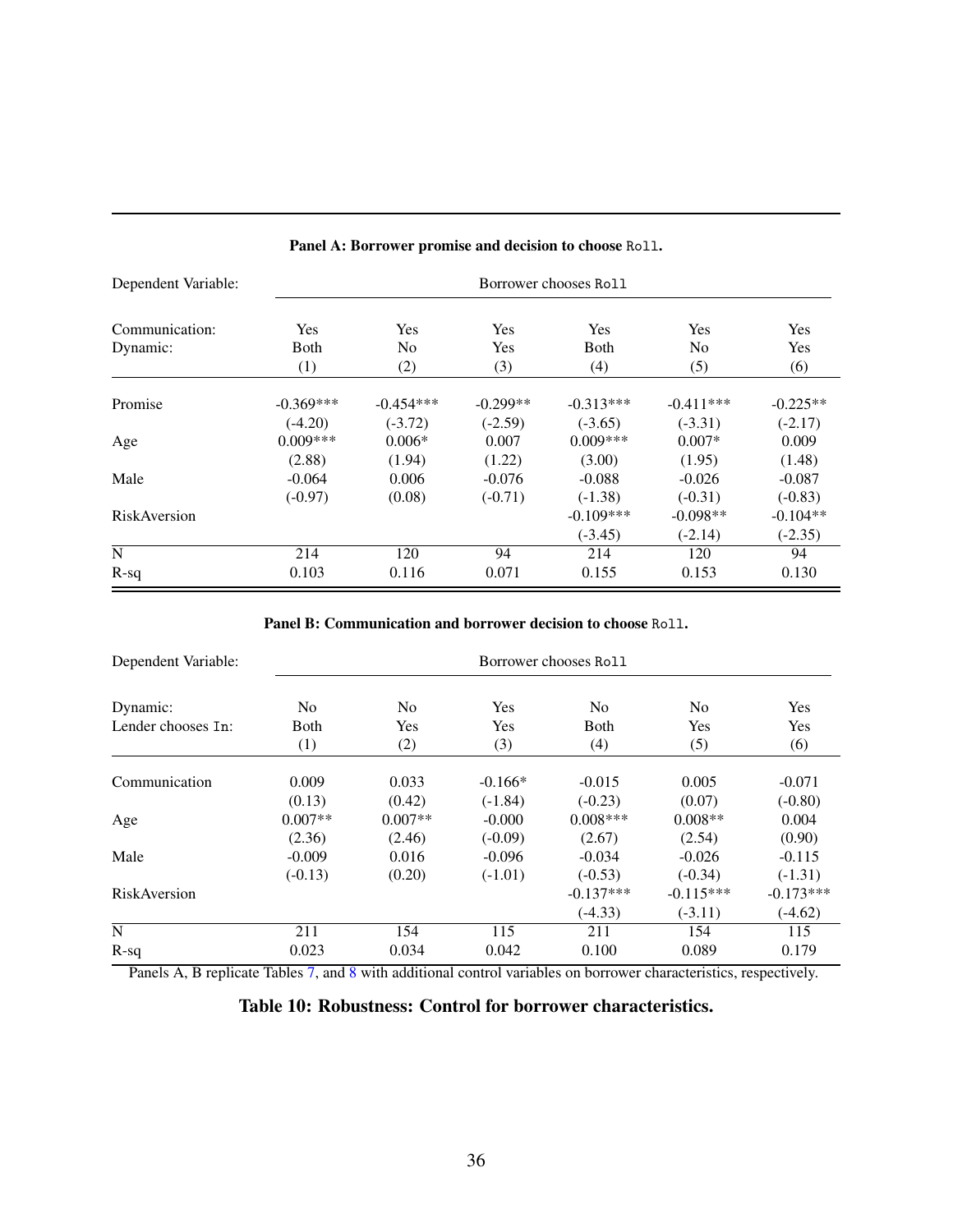# Appendix: Sample Instructions

Remark 1. *The instructions below are for the dynamic treatment with communication. The instructions for the dynamic treatment without communication are obtained by removing the paragraph with a box around it. Footnotes [11](#page-36-0) and [12](#page-37-0) highlight differences between high and normalstakes versions of the experiment and between strategy method and dynamic versions of the experiment, respectively.*

You are about to participate in a session on interactive decision-making. Thank you for agreeing to take part. You will earn money based on your decisions, the decisions of another participant and possibly chance.

Please read these instructions carefully as there will be some control questions that you must answer correctly in order to be able to participate.

All payments are denoted in **experimental currency units (ECU)**. The will be converted to US dollars (\$) at the exchange rate of  $10ECU = $1$ .<sup>[11](#page-36-0)</sup>

At the beginning of the experiment, you will be randomly assigned as either a type A or a type B participant.

You will be randomly paired with another participant of a different type. That is, if you were assigned as type A, you will be randomly paired with a participant that was assigned as type B; if you were assigned as type B, you will be randomly paired with a participant assigned as type A.

You will interact only with the participant you have been paired with for that period. We refer to this participant as your match.

If you are assigned as type B player, you are first asked to type a message to type A player. If you do not wish to send a message, do not enter any text and simply press "Submit". If you wish to send a message, you can type anything in a message box except for contents that reveal identity, contain threatening or abusive languages, or propose side deals outside the experiment. After clicking the button "Submit", your message will be automatically shown on the type A player's screen.

<span id="page-36-0"></span> $11$ In high-stakes versions of the experiment, this sentence read, "With 10% chance the exchange rate will be  $1ECU = $1$ . With 90% chance the exchange rate will be  $10ECU = $1$ ."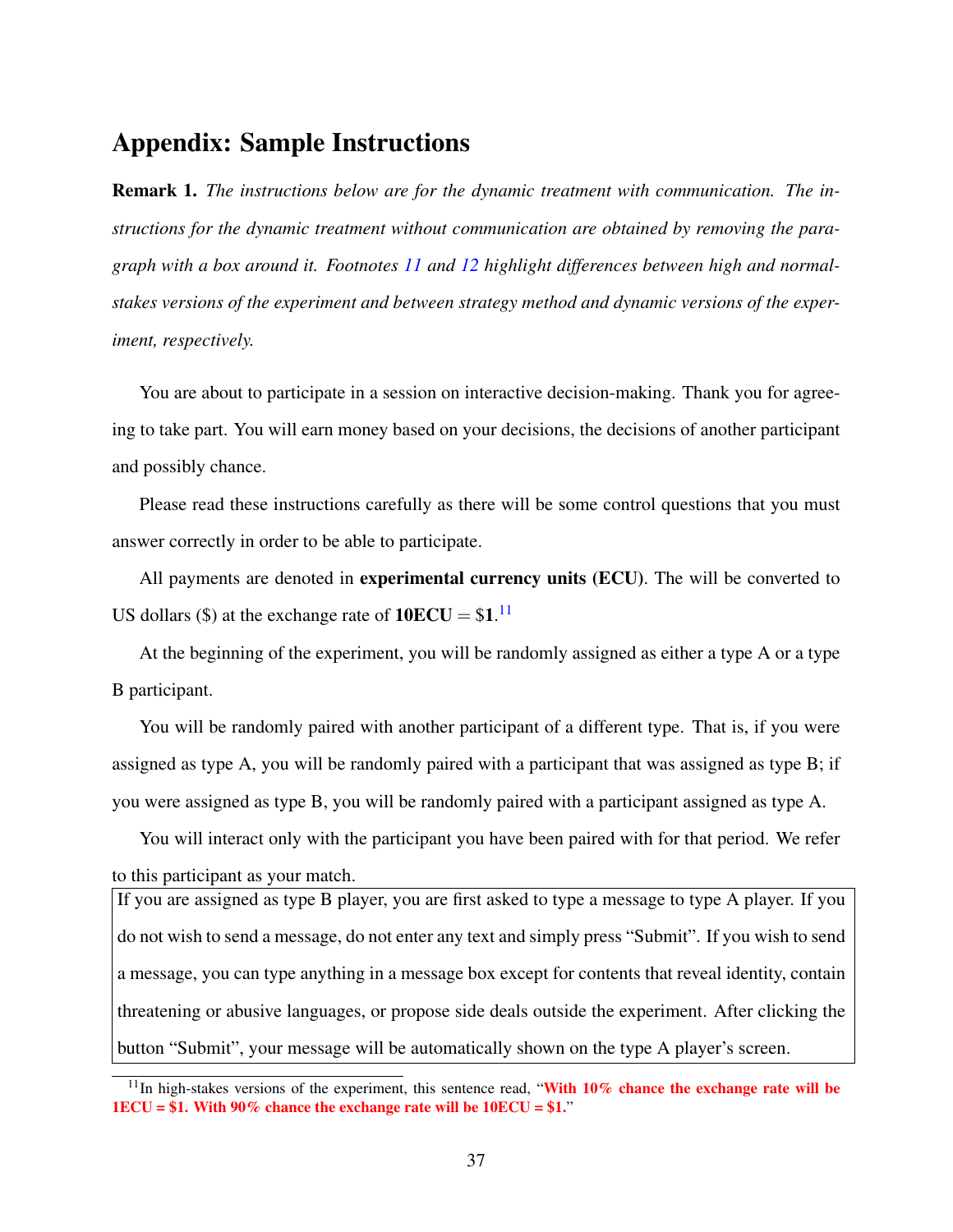

You will then enter a decision making phase. The decision problem that you will face is:

The tree structure denotes the order in which decisions will be made. The nodes (square, circle or diamond) indicate which player makes a decision and the labels on each branch represent the actions that are available to the decision maker.

The numbers in each cell  $(x, y)$  represent the payoff to each player should that outcome occur. Specifically, the type A player receives the first number, x, while the type B player receives the second number, y.

The type A player must initially decide between two actions,  $\text{In}$  and Out. If the type A player chooses Out, then the game ends and both player types will receive 20.

If the type A player chooses In, then the type B player will make a choice between Roll and Don't Roll.<sup>[12](#page-37-0)</sup> If the type B player chooses Don't Roll, then the game ends and both player types will receive 25.

If the type B player chooses Roll, then the payoffs of each player will be determined by a chance outcome. Specifically, for the type A player, there is a 50% chance of receiving 25 and a 50% chance of receiving 5. Similarly, for the type B player, there is a 50% chance of receiving 55 and a 50% chance of receiving 5.

After both you and your match have made your decisions, you will learn the actions taken by both player and, if applicable, you will learn whether the chance outcome was a success or failure. Your payoff that of your match will be determined and displayed.

<span id="page-37-0"></span><sup>12</sup>In the strategy method versions of the experiment, this sentence continued, "*before learning whether the type A player chose In or Out.*"